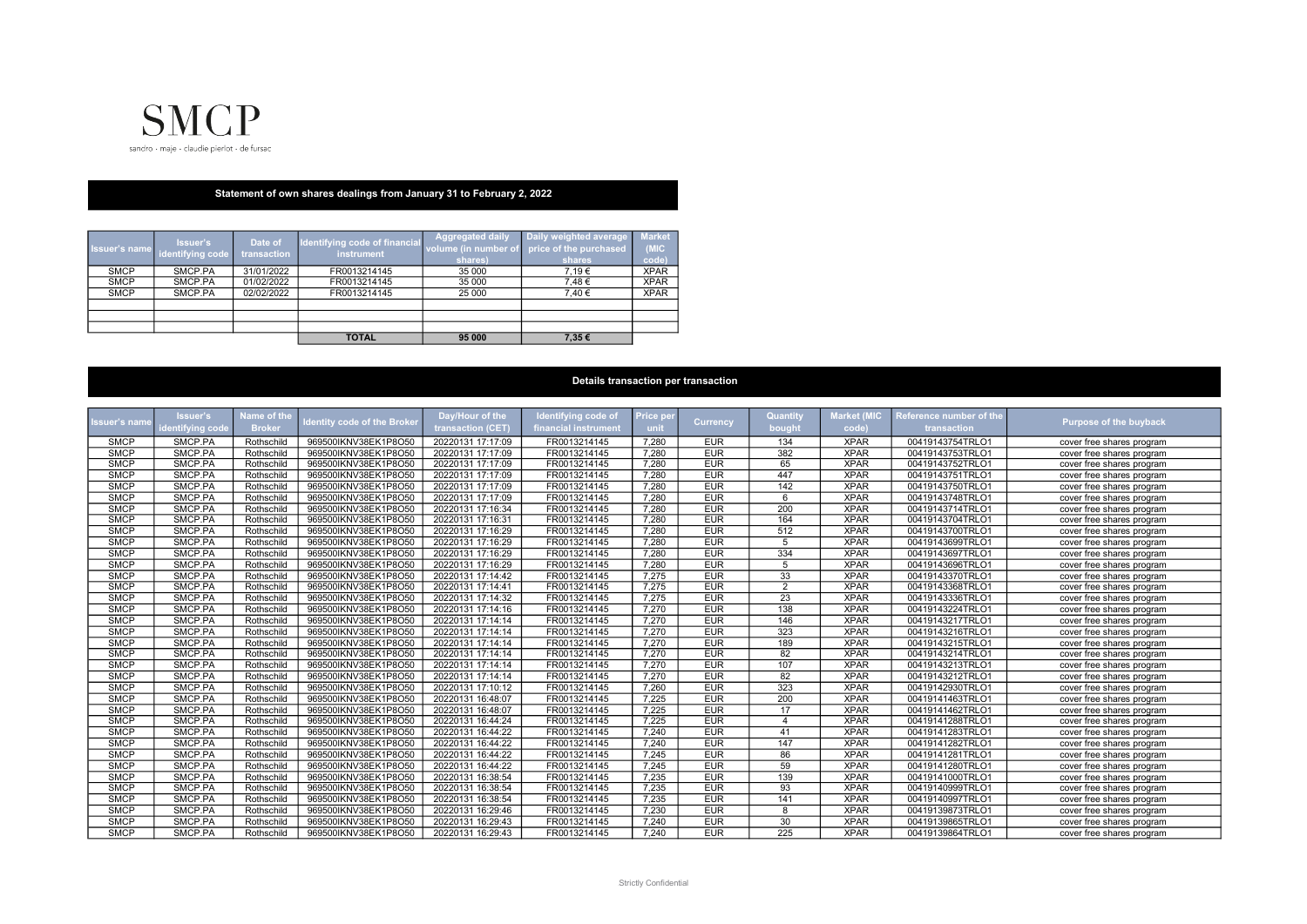| <b>SMCP</b> | SMCP.PA | Rothschild | 969500IKNV38EK1P8O50 | 20220131 16:29:43 | FR0013214145 | 7,255  | <b>EUR</b> | 550             | <b>XPAR</b> | 00419139861TRLO1 | cover free shares program |
|-------------|---------|------------|----------------------|-------------------|--------------|--------|------------|-----------------|-------------|------------------|---------------------------|
| <b>SMCP</b> | SMCP.PA | Rothschild | 969500IKNV38EK1P8O50 | 20220131 16:29:43 | FR0013214145 | 7,245  | <b>EUR</b> | 71              | <b>XPAR</b> | 00419139860TRLO1 | cover free shares program |
| <b>SMCP</b> | SMCP.PA | Rothschild | 969500IKNV38EK1P8O50 | 20220131 16:29:43 | FR0013214145 | 7,245  | <b>EUR</b> | 98              | <b>XPAR</b> | 00419139859TRLO1 | cover free shares program |
| <b>SMCP</b> | SMCP.PA | Rothschild | 969500IKNV38EK1P8O50 | 20220131 16:27:40 | FR0013214145 | 7,260  | <b>EUR</b> | 13              | <b>XPAR</b> | 00419139569TRLO1 | cover free shares program |
| <b>SMCP</b> | SMCP.PA | Rothschild | 969500IKNV38EK1P8O50 | 20220131 16:27:40 | FR0013214145 | 7,260  | <b>EUR</b> | 80              | <b>XPAR</b> | 00419139568TRLO1 |                           |
|             |         |            |                      |                   |              |        |            |                 |             |                  | cover free shares program |
| <b>SMCP</b> | SMCP.PA | Rothschild | 969500IKNV38EK1P8O50 | 20220131 16:27:40 | FR0013214145 | 7,260  | <b>EUR</b> | 120             | <b>XPAR</b> | 00419139566TRLO1 | cover free shares program |
| <b>SMCP</b> | SMCP.PA | Rothschild | 969500IKNV38EK1P8O50 | 20220131 16:27:40 | FR0013214145 | 7,260  | <b>EUR</b> | 139             | <b>XPAR</b> | 00419139565TRLO1 | cover free shares program |
| <b>SMCP</b> | SMCP.PA | Rothschild | 969500IKNV38EK1P8O50 | 20220131 16:24:20 | FR0013214145 | 7,280  | <b>EUR</b> | 562             | <b>XPAR</b> | 00419139310TRLO1 | cover free shares program |
| <b>SMCP</b> | SMCP.PA | Rothschild | 969500IKNV38EK1P8O50 | 20220131 16:24:20 | FR0013214145 | 7,280  | <b>EUR</b> | 538             | <b>XPAR</b> | 00419139308TRLO1 | cover free shares program |
| <b>SMCP</b> | SMCP.PA | Rothschild | 969500IKNV38EK1P8O50 | 20220131 16:24:20 | FR0013214145 | 36,375 | <b>EUR</b> | 50              | <b>XPAR</b> | 00419139307TRLO1 | cover free shares program |
| <b>SMCP</b> | SMCP.PA | Rothschild | 969500IKNV38EK1P8O50 | 20220131 16:24:20 | FR0013214145 | 7,280  | <b>EUR</b> | 500             | <b>XPAR</b> | 00419139306TRLO1 | cover free shares program |
| <b>SMCP</b> | SMCP.PA | Rothschild | 969500IKNV38EK1P8O50 | 20220131 16:09:23 | FR0013214145 | 7,235  | <b>EUR</b> | 9               | <b>XPAR</b> | 00419137783TRLO1 | cover free shares program |
| <b>SMCP</b> |         |            |                      |                   |              |        |            |                 | <b>XPAR</b> |                  |                           |
|             | SMCP.PA | Rothschild | 969500IKNV38EK1P8O50 | 20220131 16:05:02 | FR0013214145 | 7,220  | <b>EUR</b> | 8               |             | 00419137488TRLO1 | cover free shares program |
| <b>SMCP</b> | SMCP.PA | Rothschild | 969500IKNV38EK1P8O50 | 20220131 16:05:02 | FR0013214145 | 7,220  | <b>EUR</b> | $\mathbf{1}$    | <b>XPAR</b> | 00419137486TRLO1 | cover free shares program |
| <b>SMCP</b> | SMCP.PA | Rothschild | 969500IKNV38EK1P8O50 | 20220131 15:48:37 | FR0013214145 | 7.180  | <b>EUR</b> | 15              | <b>XPAR</b> | 00419136356TRLO1 | cover free shares program |
| <b>SMCP</b> | SMCP.PA | Rothschild | 969500IKNV38EK1P8O50 | 20220131 15:48:37 | FR0013214145 | 7,180  | <b>EUR</b> | 93              | <b>XPAR</b> | 00419136353TRLO1 | cover free shares program |
| <b>SMCP</b> | SMCP.PA | Rothschild | 969500IKNV38EK1P8O50 | 20220131 15:48:37 | FR0013214145 | 7,180  | <b>EUR</b> | $\overline{93}$ | <b>XPAR</b> | 00419136351TRLO1 | cover free shares program |
| <b>SMCP</b> | SMCP.PA | Rothschild | 969500IKNV38EK1P8O50 | 20220131 15:48:37 | FR0013214145 | 7,180  | <b>EUR</b> | 23              | <b>XPAR</b> | 00419136350TRLO1 | cover free shares program |
| <b>SMCP</b> | SMCP.PA | Rothschild | 969500IKNV38EK1P8O50 | 20220131 15:48:37 | FR0013214145 | 7,180  | <b>EUR</b> | 13              | <b>XPAR</b> | 00419136349TRLO1 | cover free shares program |
| <b>SMCP</b> | SMCP.PA | Rothschild | 969500IKNV38EK1P8O50 | 20220131 15:48:35 | FR0013214145 | 7,185  | <b>EUR</b> | 69              | <b>XPAR</b> | 00419136341TRLO1 | cover free shares program |
| <b>SMCP</b> | SMCP.PA | Rothschild | 969500IKNV38EK1P8O50 | 20220131 15:48:35 | FR0013214145 | 7,185  | <b>EUR</b> | 229             | <b>XPAR</b> | 00419136340TRLO1 | cover free shares program |
| <b>SMCP</b> | SMCP.PA | Rothschild | 969500IKNV38EK1P8O50 | 20220131 15:48:35 | FR0013214145 | 7,200  | <b>EUR</b> | 153             | <b>XPAR</b> | 00419136339TRLO1 |                           |
|             |         |            |                      |                   |              |        |            |                 |             |                  | cover free shares program |
| <b>SMCP</b> | SMCP.PA | Rothschild | 969500IKNV38EK1P8O50 | 20220131 15:48:35 | FR0013214145 | 7,200  | <b>EUR</b> | 150             | <b>XPAR</b> | 00419136337TRLO1 | cover free shares program |
| <b>SMCP</b> | SMCP.PA | Rothschild | 969500IKNV38EK1P8O50 | 20220131 15:48:35 | FR0013214145 | 7,200  | <b>EUR</b> | 300             | <b>XPAR</b> | 00419136335TRLO1 | cover free shares program |
| <b>SMCP</b> | SMCP.PA | Rothschild | 969500IKNV38EK1P8O50 | 20220131 15:48:35 | FR0013214145 | 7,200  | <b>EUR</b> | 150             | <b>XPAR</b> | 00419136333TRLO1 | cover free shares program |
| <b>SMCP</b> | SMCP.PA | Rothschild | 969500IKNV38EK1P8O50 | 20220131 15:41:32 | FR0013214145 | 7,200  | <b>EUR</b> | 173             | <b>XPAR</b> | 00419135934TRLO1 | cover free shares program |
| <b>SMCP</b> | SMCP.PA | Rothschild | 969500IKNV38EK1P8O50 | 20220131 15:41:29 | FR0013214145 | 7,200  | <b>EUR</b> | 116             | <b>XPAR</b> | 00419135930TRLO1 | cover free shares program |
| <b>SMCP</b> | SMCP.PA | Rothschild | 969500IKNV38EK1P8O50 | 20220131 15:41:29 | FR0013214145 | 7,200  | <b>EUR</b> | 202             | <b>XPAR</b> | 00419135929TRLO1 | cover free shares program |
| <b>SMCP</b> | SMCP.PA | Rothschild | 969500IKNV38EK1P8O50 | 20220131 15:41:29 | FR0013214145 | 7,200  | <b>EUR</b> | 25              | <b>XPAR</b> | 00419135928TRLO1 | cover free shares program |
| <b>SMCP</b> | SMCP.PA | Rothschild | 969500IKNV38EK1P8O50 | 20220131 15:38:20 | FR0013214145 | 7,205  | <b>EUR</b> | $\overline{4}$  | <b>XPAR</b> | 00419135702TRLO1 |                           |
|             |         |            |                      |                   |              |        |            |                 |             |                  | cover free shares program |
| <b>SMCP</b> | SMCP.PA | Rothschild | 969500IKNV38EK1P8O50 | 20220131 15:32:18 | FR0013214145 | 7,190  | <b>EUR</b> | 47              | <b>XPAR</b> | 00419135239TRLO1 | cover free shares program |
| <b>SMCP</b> | SMCP.PA | Rothschild | 969500IKNV38EK1P8O50 | 20220131 15:32:18 | FR0013214145 | 7,190  | <b>EUR</b> | 83              | <b>XPAR</b> | 00419135238TRLO1 | cover free shares program |
| <b>SMCP</b> | SMCP.PA | Rothschild | 969500IKNV38EK1P8O50 | 20220131 15:31:46 | FR0013214145 | 7,195  | <b>EUR</b> | 153             | <b>XPAR</b> | 00419135183TRLO1 | cover free shares program |
| <b>SMCP</b> | SMCP.PA | Rothschild | 969500IKNV38EK1P8O50 | 20220131 15:29:00 | FR0013214145 | 7,200  | <b>EUR</b> | 318             | <b>XPAR</b> | 00419134546TRLO1 | cover free shares program |
| <b>SMCP</b> | SMCP.PA | Rothschild | 969500IKNV38EK1P8O50 | 20220131 15:29:00 | FR0013214145 | 7.200  | <b>EUR</b> | 175             | <b>XPAR</b> | 00419134545TRLO1 | cover free shares program |
| <b>SMCP</b> | SMCP.PA | Rothschild | 969500IKNV38EK1P8O50 | 20220131 15:24:58 | FR0013214145 | 7,185  | <b>EUR</b> | 6               | <b>XPAR</b> | 00419134332TRLO1 | cover free shares program |
| <b>SMCP</b> | SMCP.PA | Rothschild | 969500IKNV38EK1P8O50 | 20220131 15:24:55 | FR0013214145 | 7,185  | <b>EUR</b> | 217             | <b>XPAR</b> | 00419134330TRLO1 | cover free shares program |
| <b>SMCP</b> | SMCP.PA | Rothschild | 969500IKNV38EK1P8O50 | 20220131 15:18:16 | FR0013214145 | 7,200  | <b>EUR</b> | 50              | <b>XPAR</b> | 00419134063TRLO1 | cover free shares program |
|             |         |            |                      |                   |              |        |            | 500             |             |                  |                           |
| <b>SMCP</b> | SMCP.PA | Rothschild | 969500IKNV38EK1P8O50 | 20220131 15:18:16 | FR0013214145 | 7,200  | <b>EUR</b> |                 | <b>XPAR</b> | 00419134062TRLO1 | cover free shares program |
| <b>SMCP</b> | SMCP.PA | Rothschild | 969500IKNV38EK1P8O50 | 20220131 15:18:16 | FR0013214145 | 7,185  | <b>EUR</b> | 116             | <b>XPAR</b> | 00419134059TRLO1 | cover free shares program |
| <b>SMCP</b> | SMCP.PA | Rothschild | 969500IKNV38EK1P8O50 | 20220131 15:18:16 | FR0013214145 | 7,185  | <b>EUR</b> | 153             | <b>XPAR</b> | 00419134058TRLO1 | cover free shares program |
| <b>SMCP</b> | SMCP.PA | Rothschild | 969500IKNV38EK1P8O50 | 20220131 15:18:16 | FR0013214145 | 7,185  | <b>EUR</b> | 143             | <b>XPAR</b> | 00419134055TRLO1 | cover free shares program |
| <b>SMCP</b> | SMCP.PA | Rothschild | 969500IKNV38EK1P8O50 | 20220131 15:18:16 | FR0013214145 | 7,190  | <b>EUR</b> | 224             | <b>XPAR</b> | 00419134051TRLO1 | cover free shares program |
| <b>SMCP</b> | SMCP.PA | Rothschild | 969500IKNV38EK1P8O50 | 20220131 15:18:13 | FR0013214145 | 7,200  | <b>EUR</b> | 93              | <b>XPAR</b> | 00419134047TRLO1 | cover free shares program |
| <b>SMCP</b> | SMCP.PA | Rothschild | 969500IKNV38EK1P8O50 | 20220131 15:18:13 | FR0013214145 | 7,200  | <b>EUR</b> | 124             | <b>XPAR</b> | 00419134044TRLO1 | cover free shares program |
| <b>SMCP</b> | SMCP.PA | Rothschild | 969500IKNV38EK1P8O50 | 20220131 15:18:13 | FR0013214145 | 7,200  | <b>EUR</b> | 86              | <b>XPAR</b> | 00419134043TRLO1 | cover free shares program |
| <b>SMCP</b> | SMCP.PA | Rothschild | 969500IKNV38EK1P8O50 | 20220131 15:18:13 | FR0013214145 | 7,200  | <b>EUR</b> | 21              | <b>XPAR</b> | 00419134040TRLO1 |                           |
|             |         |            |                      |                   |              |        |            |                 |             |                  | cover free shares program |
| <b>SMCP</b> | SMCP.PA | Rothschild | 969500IKNV38EK1P8O50 | 20220131 15:18:13 | FR0013214145 | 7.200  | <b>EUR</b> | 112             | <b>XPAR</b> | 00419134039TRLO1 | cover free shares program |
| <b>SMCP</b> | SMCP.PA | Rothschild | 969500IKNV38EK1P8O50 | 20220131 15:00:13 | FR0013214145 | 7,185  | <b>EUR</b> | 83              | <b>XPAR</b> | 00419132604TRLO1 | cover free shares program |
| <b>SMCP</b> | SMCP.PA | Rothschild | 969500IKNV38EK1P8O50 | 20220131 15:00:13 | FR0013214145 | 7,185  | <b>EUR</b> | 95              | <b>XPAR</b> | 00419132603TRLO1 | cover free shares program |
| <b>SMCP</b> | SMCP.PA | Rothschild | 969500IKNV38EK1P8O50 | 20220131 15:00:11 | FR0013214145 | 7,195  | <b>EUR</b> | 6               | <b>XPAR</b> | 00419132598TRLO1 | cover free shares program |
| <b>SMCP</b> | SMCP.PA | Rothschild | 969500IKNV38EK1P8O50 | 20220131 15:00:11 | FR0013214145 | 7,190  | <b>EUR</b> | 515             | <b>XPAR</b> | 00419132597TRLO1 | cover free shares program |
| <b>SMCP</b> | SMCP.PA | Rothschild | 969500IKNV38EK1P8O50 | 20220131 15:00:11 | FR0013214145 | 7.195  | <b>EUR</b> | 59              | <b>XPAR</b> | 00419132596TRLO1 | cover free shares program |
| <b>SMCP</b> | SMCP.PA | Rothschild | 969500IKNV38EK1P8O50 | 20220131 15:00:11 | FR0013214145 | 7,195  | <b>EUR</b> | 150             | <b>XPAR</b> | 00419132595TRLO1 | cover free shares program |
| <b>SMCP</b> | SMCP.PA | Rothschild | 969500IKNV38EK1P8O50 | 20220131 14:55:11 | FR0013214145 | 7,200  | <b>EUR</b> | 25              | <b>XPAR</b> | 00419132189TRLO1 | cover free shares program |
| <b>SMCP</b> | SMCP.PA | Rothschild | 969500IKNV38EK1P8O50 | 20220131 14:55:11 | FR0013214145 | 7,200  | <b>EUR</b> | 216             | <b>XPAR</b> | 00419132188TRLO1 | cover free shares program |
|             | SMCP.PA |            |                      |                   |              |        |            |                 |             |                  |                           |
| <b>SMCP</b> |         | Rothschild | 969500IKNV38EK1P8O50 | 20220131 14:55:11 | FR0013214145 | 7,200  | <b>EUR</b> | 37              | <b>XPAR</b> | 00419132187TRLO1 | cover free shares program |
| <b>SMCP</b> | SMCP.PA | Rothschild | 969500IKNV38EK1P8O50 | 20220131 14:55:11 | FR0013214145 | 7,200  | <b>EUR</b> | 6               | <b>XPAR</b> | 00419132185TRLO1 | cover free shares program |
| <b>SMCP</b> | SMCP.PA | Rothschild | 969500IKNV38EK1P8O50 | 20220131 14:48:05 | FR0013214145 | 7,165  | <b>EUR</b> | 187             | <b>XPAR</b> | 00419131714TRLO1 | cover free shares program |
| <b>SMCP</b> | SMCP.PA | Rothschild | 969500IKNV38EK1P8O50 | 20220131 14:48:02 | FR0013214145 | 7,175  | <b>EUR</b> | 5               | <b>XPAR</b> | 00419131707TRLO1 | cover free shares program |
| <b>SMCP</b> | SMCP.PA | Rothschild | 969500IKNV38EK1P8O50 | 20220131 14:48:02 | FR0013214145 | 7.170  | <b>EUR</b> | $\overline{5}$  | <b>XPAR</b> | 00419131706TRLO1 | cover free shares program |
| <b>SMCP</b> | SMCP.PA | Rothschild | 969500IKNV38EK1P8O50 | 20220131 14:48:02 | FR0013214145 | 7,170  | <b>EUR</b> | 143             | <b>XPAR</b> | 00419131705TRLO1 | cover free shares program |
| <b>SMCP</b> | SMCP.PA | Rothschild | 969500IKNV38EK1P8O50 | 20220131 14:48:02 | FR0013214145 | 7,175  | <b>EUR</b> | 13              | <b>XPAR</b> | 00419131704TRLO1 | cover free shares program |
| <b>SMCP</b> | SMCP.PA | Rothschild | 969500IKNV38EK1P8O50 | 20220131 14:48:02 | FR0013214145 | 7,175  | <b>EUR</b> | $\overline{7}$  | <b>XPAR</b> | 00419131702TRLO1 | cover free shares program |
| <b>SMCP</b> | SMCP.PA | Rothschild | 969500IKNV38EK1P8O50 | 20220131 14:47:07 | FR0013214145 | 7,180  | <b>EUR</b> | 95              | <b>XPAR</b> | 00419131603TRLO1 | cover free shares program |
| <b>SMCP</b> | SMCP.PA | Rothschild | 969500IKNV38EK1P8O50 | 20220131 14:47:05 | FR0013214145 | 7.195  | <b>EUR</b> | 799             | <b>XPAR</b> | 00419131598TRLO1 |                           |
|             |         |            |                      |                   |              |        |            |                 |             |                  | cover free shares program |
| <b>SMCP</b> | SMCP.PA | Rothschild | 969500IKNV38EK1P8O50 | 20220131 14:47:05 | FR0013214145 | 7,195  | <b>EUR</b> | 55              | <b>XPAR</b> | 00419131597TRLO1 | cover free shares program |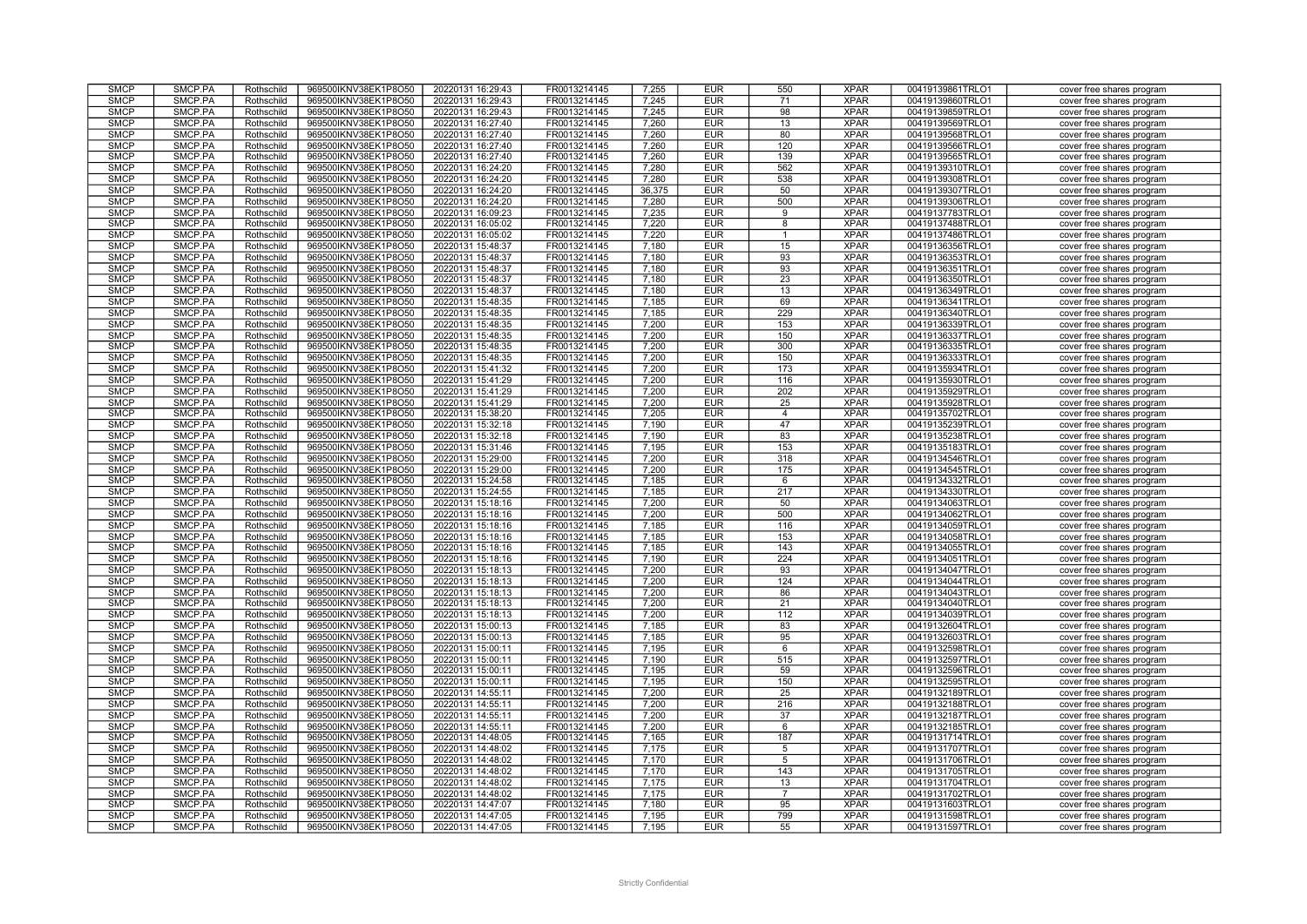| <b>SMCP</b> | SMCP.PA | Rothschild | 969500IKNV38EK1P8O50 | 20220131 14:47:05 | FR0013214145 | 7,195 | <b>EUR</b> | 57              | <b>XPAR</b> | 00419131596TRLO1 | cover free shares program |
|-------------|---------|------------|----------------------|-------------------|--------------|-------|------------|-----------------|-------------|------------------|---------------------------|
| <b>SMCP</b> | SMCP.PA | Rothschild | 969500IKNV38EK1P8O50 | 20220131 14:47:05 | FR0013214145 | 7,195 | <b>EUR</b> | 500             | <b>XPAR</b> | 00419131595TRLO1 | cover free shares program |
| <b>SMCP</b> | SMCP.PA | Rothschild | 969500IKNV38EK1P8O50 | 20220131 14:42:18 | FR0013214145 | 7,185 | <b>EUR</b> | 40              | <b>XPAR</b> | 00419131246TRLO1 | cover free shares program |
| <b>SMCP</b> | SMCP.PA | Rothschild | 969500IKNV38EK1P8O50 | 20220131 14:42:16 | FR0013214145 | 7,185 | <b>EUR</b> | 133             | <b>XPAR</b> | 00419131239TRLO1 | cover free shares program |
| <b>SMCP</b> | SMCP.PA | Rothschild | 969500IKNV38EK1P8O50 | 20220131 14:42:16 | FR0013214145 | 7,185 | <b>EUR</b> | 6               | <b>XPAR</b> | 00419131237TRLO1 | cover free shares program |
| <b>SMCP</b> | SMCP.PA | Rothschild | 969500IKNV38EK1P8O50 | 20220131 14:42:16 | FR0013214145 | 7.185 | <b>EUR</b> | 114             | <b>XPAR</b> | 00419131236TRLO1 | cover free shares program |
| <b>SMCP</b> | SMCP.PA | Rothschild | 969500IKNV38EK1P8O50 | 20220131 14:05:43 | FR0013214145 | 7,155 | <b>EUR</b> | 68              | <b>XPAR</b> | 00419127361TRLO1 | cover free shares program |
| <b>SMCP</b> | SMCP.PA |            |                      |                   |              |       | <b>EUR</b> | 19              | <b>XPAR</b> |                  |                           |
|             |         | Rothschild | 969500IKNV38EK1P8O50 | 20220131 14:05:43 | FR0013214145 | 7,160 |            |                 |             | 00419127360TRLO1 | cover free shares program |
| <b>SMCP</b> | SMCP.PA | Rothschild | 969500IKNV38EK1P8O50 | 20220131 14:05:43 | FR0013214145 | 7,160 | <b>EUR</b> | 19              | <b>XPAR</b> | 00419127359TRLO1 | cover free shares program |
| <b>SMCP</b> | SMCP.PA | Rothschild | 969500IKNV38EK1P8O50 | 20220131 14:05:41 | FR0013214145 | 7,165 | <b>EUR</b> | 88              | <b>XPAR</b> | 00419127357TRLO1 | cover free shares program |
| <b>SMCP</b> | SMCP.PA | Rothschild | 969500IKNV38EK1P8O50 | 20220131 14:05:41 | FR0013214145 | 7,170 | <b>EUR</b> | 25              | <b>XPAR</b> | 00419127352TRLO1 | cover free shares program |
| <b>SMCP</b> | SMCP.PA | Rothschild | 969500IKNV38EK1P8O50 | 20220131 14:05:41 | FR0013214145 | 7,170 | <b>EUR</b> | 148             | <b>XPAR</b> | 00419127351TRLO1 | cover free shares program |
| <b>SMCP</b> | SMCP.PA | Rothschild | 969500IKNV38EK1P8O50 | 20220131 14:05:41 | FR0013214145 | 7,170 | <b>EUR</b> |                 | <b>XPAR</b> | 00419127350TRLO1 | cover free shares program |
| <b>SMCP</b> | SMCP.PA | Rothschild | 969500IKNV38EK1P8O50 | 20220131 14:05:41 | FR0013214145 | 7,170 | <b>EUR</b> | 127             | <b>XPAR</b> | 00419127349TRLO1 | cover free shares program |
| <b>SMCP</b> | SMCP.PA | Rothschild | 969500IKNV38EK1P8O50 | 20220131 13:49:39 | FR0013214145 | 7,145 | <b>EUR</b> | $\overline{24}$ | <b>XPAR</b> | 00419126325TRLO1 | cover free shares program |
| <b>SMCP</b> | SMCP.PA | Rothschild | 969500IKNV38EK1P8O50 | 20220131 13:49:35 | FR0013214145 | 7,150 | <b>EUR</b> | 138             | <b>XPAR</b> | 00419126322TRLO1 | cover free shares program |
| <b>SMCP</b> | SMCP.PA | Rothschild | 969500IKNV38EK1P8O50 | 20220131 13:49:35 | FR0013214145 | 7,150 | <b>EUR</b> | 230             | <b>XPAR</b> | 00419126321TRLO1 | cover free shares program |
| <b>SMCP</b> | SMCP.PA | Rothschild | 969500IKNV38EK1P8O50 | 20220131 13:47:46 | FR0013214145 | 7,155 | <b>EUR</b> | 410             | <b>XPAR</b> | 00419126229TRLO1 | cover free shares program |
| <b>SMCP</b> | SMCP.PA | Rothschild | 969500IKNV38EK1P8O50 | 20220131 13:47:46 | FR0013214145 | 7,155 | <b>EUR</b> | 226             | <b>XPAR</b> | 00419126228TRLO1 | cover free shares program |
| <b>SMCP</b> | SMCP.PA |            |                      | 20220131 13:22:13 | FR0013214145 | 7,140 | <b>EUR</b> | 88              | <b>XPAR</b> | 00419124619TRLO1 |                           |
|             |         | Rothschild | 969500IKNV38EK1P8O50 |                   |              |       |            |                 |             |                  | cover free shares program |
| <b>SMCP</b> | SMCP.PA | Rothschild | 969500IKNV38EK1P8O50 | 20220131 13:22:13 | FR0013214145 | 7.140 | <b>EUR</b> | 43              | <b>XPAR</b> | 00419124618TRLO1 | cover free shares program |
| <b>SMCP</b> | SMCP.PA | Rothschild | 969500IKNV38EK1P8O50 | 20220131 13:22:13 | FR0013214145 | 7,140 | <b>EUR</b> | 89              | <b>XPAR</b> | 00419124616TRLO1 | cover free shares program |
| <b>SMCP</b> | SMCP.PA | Rothschild | 969500IKNV38EK1P8O50 | 20220131 13:10:46 | FR0013214145 | 7,140 | <b>EUR</b> | 25              | <b>XPAR</b> | 00419123968TRLO1 | cover free shares program |
| <b>SMCP</b> | SMCP.PA | Rothschild | 969500IKNV38EK1P8O50 | 20220131 13:10:46 | FR0013214145 | 7,140 | <b>EUR</b> | 90              | <b>XPAR</b> | 00419123967TRLO1 | cover free shares program |
| <b>SMCP</b> | SMCP.PA | Rothschild | 969500IKNV38EK1P8O50 | 20220131 13:10:46 | FR0013214145 | 7.140 | <b>EUR</b> | 500             | <b>XPAR</b> | 00419123966TRLO1 | cover free shares program |
| <b>SMCP</b> | SMCP.PA | Rothschild | 969500IKNV38EK1P8O50 | 20220131 13:10:46 | FR0013214145 | 7,135 | <b>EUR</b> | 322             | <b>XPAR</b> | 00419123965TRLO1 | cover free shares program |
| <b>SMCP</b> | SMCP.PA | Rothschild | 969500IKNV38EK1P8O50 | 20220131 13:10:46 | FR0013214145 | 7,125 | <b>EUR</b> | 227             | <b>XPAR</b> | 00419123964TRLO1 | cover free shares program |
| <b>SMCP</b> | SMCP.PA | Rothschild | 969500IKNV38EK1P8O50 | 20220131 13:05:04 | FR0013214145 | 7,120 | <b>EUR</b> | 216             | <b>XPAR</b> | 00419123541TRLO1 | cover free shares program |
| <b>SMCP</b> | SMCP.PA | Rothschild | 969500IKNV38EK1P8O50 | 20220131 12:53:10 | FR0013214145 | 7.110 | <b>EUR</b> | 9               | <b>XPAR</b> | 00419122287TRLO1 | cover free shares program |
| <b>SMCP</b> | SMCP.PA | Rothschild | 969500IKNV38EK1P8O50 | 20220131 12:53:10 | FR0013214145 | 7,110 | <b>EUR</b> |                 | <b>XPAR</b> | 00419122286TRLO1 | cover free shares program |
| <b>SMCP</b> | SMCP.PA | Rothschild | 969500IKNV38EK1P8O50 | 20220131 12:53:10 | FR0013214145 | 7,115 | <b>EUR</b> | 164             | <b>XPAR</b> | 00419122285TRLO1 | cover free shares program |
| <b>SMCP</b> | SMCP.PA | Rothschild | 969500lKNV38EK1P8O50 | 20220131 12:53:09 | FR0013214145 | 7,120 | <b>EUR</b> | 193             | <b>XPAR</b> | 00419122277TRLO1 | cover free shares program |
| <b>SMCP</b> | SMCP.PA | Rothschild | 969500IKNV38EK1P8O50 | 20220131 12:48:29 | FR0013214145 | 7,110 | <b>EUR</b> | $\overline{8}$  | <b>XPAR</b> | 00419121929TRLO1 | cover free shares program |
| <b>SMCP</b> | SMCP.PA |            |                      |                   |              |       | <b>EUR</b> | $\overline{7}$  | <b>XPAR</b> |                  |                           |
|             |         | Rothschild | 969500IKNV38EK1P8O50 | 20220131 12:48:29 | FR0013214145 | 7,110 |            |                 | <b>XPAR</b> | 00419121928TRLO1 | cover free shares program |
| <b>SMCP</b> | SMCP.PA | Rothschild | 969500IKNV38EK1P8O50 | 20220131 12:42:01 | FR0013214145 | 7,110 | <b>EUR</b> | 39              |             | 00419121510TRLO1 | cover free shares program |
| <b>SMCP</b> | SMCP.PA | Rothschild | 969500IKNV38EK1P8O50 | 20220131 12:38:33 | FR0013214145 | 7,115 | <b>EUR</b> | 19              | <b>XPAR</b> | 00419121373TRLO1 | cover free shares program |
| <b>SMCP</b> | SMCP.PA | Rothschild | 969500IKNV38EK1P8O50 | 20220131 12:38:33 | FR0013214145 | 7,115 | <b>EUR</b> | 52              | <b>XPAR</b> | 00419121372TRLO1 | cover free shares program |
| <b>SMCP</b> | SMCP.PA | Rothschild | 969500IKNV38EK1P8O50 | 20220131 12:38:29 | FR0013214145 | 7,120 | <b>EUR</b> | 57              | <b>XPAR</b> | 00419121369TRLO1 | cover free shares program |
| <b>SMCP</b> | SMCP.PA | Rothschild | 969500IKNV38EK1P8O50 | 20220131 12:38:29 | FR0013214145 | 7,120 | <b>EUR</b> | 75              | <b>XPAR</b> | 00419121367TRLO1 | cover free shares program |
| <b>SMCP</b> | SMCP.PA | Rothschild | 969500IKNV38EK1P8O50 | 20220131 12:38:29 | FR0013214145 | 7,120 | <b>EUR</b> | 8               | <b>XPAR</b> | 00419121365TRLO1 | cover free shares program |
| <b>SMCP</b> | SMCP.PA | Rothschild | 969500IKNV38EK1P8O50 | 20220131 12:38:29 | FR0013214145 | 7,120 | <b>EUR</b> | $\overline{2}$  | <b>XPAR</b> | 00419121364TRLO1 | cover free shares program |
| <b>SMCP</b> | SMCP.PA | Rothschild | 969500IKNV38EK1P8O50 | 20220131 12:28:22 | FR0013214145 | 7.130 | <b>EUR</b> | 126             | <b>XPAR</b> | 00419120823TRLO1 | cover free shares program |
| <b>SMCP</b> | SMCP.PA | Rothschild | 969500IKNV38EK1P8O50 | 20220131 12:27:52 | FR0013214145 | 7,130 | <b>EUR</b> | $\overline{4}$  | <b>XPAR</b> | 00419120788TRLO1 | cover free shares program |
| <b>SMCP</b> | SMCP.PA | Rothschild | 969500IKNV38EK1P8O50 | 20220131 12:27:52 | FR0013214145 | 7,130 | <b>EUR</b> | $\overline{20}$ | <b>XPAR</b> | 00419120787TRLO1 | cover free shares program |
| <b>SMCP</b> | SMCP.PA | Rothschild | 969500IKNV38EK1P8O50 | 20220131 12:27:52 | FR0013214145 | 7,130 | <b>EUR</b> | 9               | <b>XPAR</b> | 00419120786TRLO1 | cover free shares program |
| <b>SMCP</b> | SMCP.PA | Rothschild | 969500IKNV38EK1P8O50 | 20220131 12:27:51 | FR0013214145 | 7,145 | <b>EUR</b> | 53              | <b>XPAR</b> | 00419120782TRLO1 | cover free shares program |
| <b>SMCP</b> | SMCP.PA | Rothschild | 969500IKNV38EK1P8O50 | 20220131 12:27:51 | FR0013214145 | 7,145 | <b>EUR</b> | 514             | <b>XPAR</b> | 00419120781TRLO1 | cover free shares program |
| <b>SMCP</b> | SMCP.PA | Rothschild | 969500IKNV38EK1P8O50 | 20220131 12:27:51 | FR0013214145 | 7.145 | <b>EUR</b> | 170             | <b>XPAR</b> | 00419120780TRLO1 |                           |
| <b>SMCP</b> | SMCP.PA |            |                      |                   |              |       |            |                 | <b>XPAR</b> |                  | cover free shares program |
|             |         | Rothschild | 969500IKNV38EK1P8O50 | 20220131 12:13:11 | FR0013214145 | 7,125 | <b>EUR</b> | 27              |             | 00419120198TRLO1 | cover free shares program |
| <b>SMCP</b> | SMCP.PA | Rothschild | 969500IKNV38EK1P8O50 | 20220131 12:13:11 | FR0013214145 | 7,130 | <b>EUR</b> | $\overline{4}$  | <b>XPAR</b> | 00419120196TRLO1 | cover free shares program |
| <b>SMCP</b> | SMCP.PA | Rothschild | 969500IKNV38EK1P8O50 | 20220131 12:13:11 | FR0013214145 | 7,130 | <b>EUR</b> | 12              | <b>XPAR</b> | 00419120194TRLO1 | cover free shares program |
| <b>SMCP</b> | SMCP.PA | Rothschild | 969500IKNV38EK1P8O50 | 20220131 12:13:11 | FR0013214145 | 7,130 | <b>EUR</b> | 4               | <b>XPAR</b> | 00419120193TRLO1 | cover free shares program |
| <b>SMCP</b> | SMCP.PA | Rothschild | 969500IKNV38EK1P8O50 | 20220131 12:12:53 | FR0013214145 | 7.140 | <b>EUR</b> | 152             | <b>XPAR</b> | 00419120187TRLO1 | cover free shares program |
| <b>SMCP</b> | SMCP.PA | Rothschild | 969500IKNV38EK1P8O50 | 20220131 12:02:16 | FR0013214145 | 7,140 | <b>EUR</b> | 104             | <b>XPAR</b> | 00419119722TRLO1 | cover free shares program |
| <b>SMCP</b> | SMCP.PA | Rothschild | 969500IKNV38EK1P8O50 | 20220131 12:02:16 | FR0013214145 | 7,140 | <b>EUR</b> | 121             | <b>XPAR</b> | 00419119719TRLO1 | cover free shares program |
| <b>SMCP</b> | SMCP.PA | Rothschild | 969500IKNV38EK1P8O50 | 20220131 12:02:16 | FR0013214145 | 7,140 | <b>EUR</b> | 54              | <b>XPAR</b> | 00419119718TRLO1 | cover free shares program |
| <b>SMCP</b> | SMCP.PA | Rothschild | 969500IKNV38EK1P8O50 | 20220131 12:02:16 | FR0013214145 | 7,140 | <b>EUR</b> | 3               | <b>XPAR</b> | 00419119714TRLO1 | cover free shares program |
|             |         |            |                      |                   |              |       |            |                 |             |                  |                           |
| <b>SMCP</b> | SMCP.PA | Rothschild | 969500IKNV38EK1P8O50 | 20220131 12:02:16 | FR0013214145 | 7,140 | <b>EUR</b> | 47              | <b>XPAR</b> | 00419119713TRLO1 | cover free shares program |
| <b>SMCP</b> | SMCP.PA | Rothschild | 969500IKNV38EK1P8O50 | 20220131 12:02:16 | FR0013214145 | 7,145 | <b>EUR</b> | 10              | <b>XPAR</b> | 00419119712TRLO1 | cover free shares program |
| <b>SMCP</b> | SMCP.PA | Rothschild | 969500IKNV38EK1P8O50 | 20220131 12:02:16 | FR0013214145 | 7,145 | <b>EUR</b> | 3               | <b>XPAR</b> | 00419119710TRLO1 | cover free shares program |
| <b>SMCP</b> | SMCP.PA | Rothschild | 969500IKNV38EK1P8O50 | 20220131 12:02:15 | FR0013214145 | 7,160 | <b>EUR</b> | 281             | <b>XPAR</b> | 00419119707TRLO1 | cover free shares program |
| <b>SMCP</b> | SMCP.PA | Rothschild | 969500IKNV38EK1P8O50 | 20220131 12:02:15 | FR0013214145 | 7,160 | <b>EUR</b> | 136             | <b>XPAR</b> | 00419119706TRLO1 | cover free shares program |
| <b>SMCP</b> | SMCP.PA | Rothschild | 969500IKNV38EK1P8O50 | 20220131 11:59:09 | FR0013214145 | 7,160 | <b>EUR</b> | 159             | <b>XPAR</b> | 00419119486TRLO1 | cover free shares program |
| <b>SMCP</b> | SMCP.PA | Rothschild | 969500IKNV38EK1P8O50 | 20220131 11:53:34 | FR0013214145 | 7,150 | <b>EUR</b> | 6               | <b>XPAR</b> | 00419119214TRLO1 | cover free shares program |
| <b>SMCP</b> | SMCP.PA | Rothschild | 969500IKNV38EK1P8O50 | 20220131 11:53:34 | FR0013214145 | 7,150 | <b>EUR</b> | 448             | <b>XPAR</b> | 00419119213TRLO1 | cover free shares program |
| <b>SMCP</b> | SMCP.PA | Rothschild | 969500IKNV38EK1P8O50 | 20220131 11:44:23 | FR0013214145 | 7,160 | <b>EUR</b> | 124             | <b>XPAR</b> | 00419118575TRLO1 | cover free shares program |
|             |         |            |                      |                   |              |       |            |                 |             |                  |                           |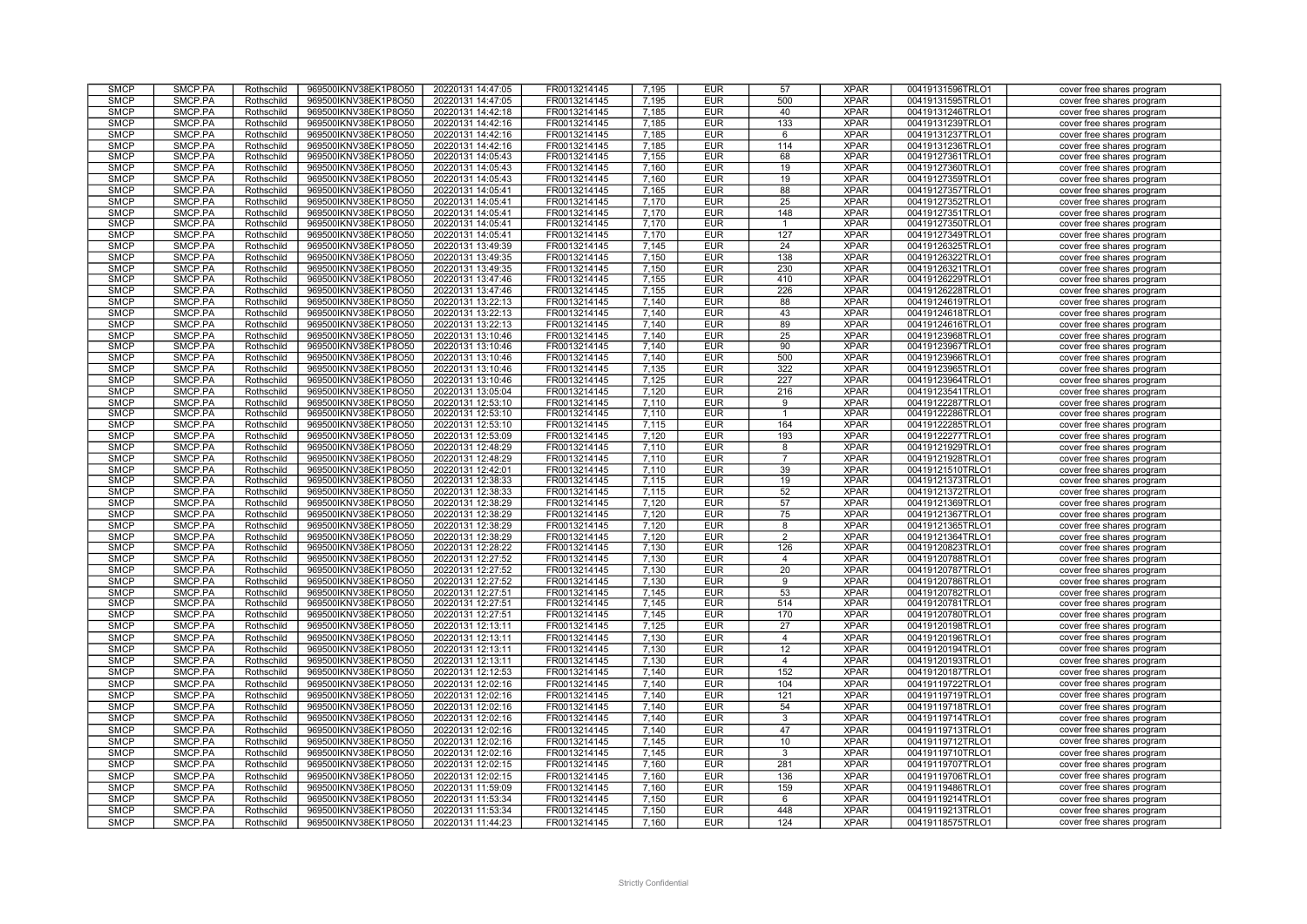| <b>SMCP</b> | SMCP.PA | Rothschild | 969500IKNV38EK1P8O50 | 20220131 11:44:21 | FR0013214145 | 7,165 | <b>EUR</b> | 220             | <b>XPAR</b>                | 00419118567TRLO1 | cover free shares program                              |
|-------------|---------|------------|----------------------|-------------------|--------------|-------|------------|-----------------|----------------------------|------------------|--------------------------------------------------------|
| <b>SMCP</b> | SMCP.PA | Rothschild | 969500IKNV38EK1P8O50 | 20220131 11:39:45 | FR0013214145 | 7,115 | <b>EUR</b> | 79              | <b>XPAR</b>                | 00419118321TRLO1 | cover free shares program                              |
| <b>SMCP</b> | SMCP.PA | Rothschild | 969500IKNV38EK1P8O50 | 20220131 11:39:43 | FR0013214145 | 7,115 | <b>EUR</b> | 40              | <b>XPAR</b>                | 00419118313TRLO1 | cover free shares program                              |
| <b>SMCP</b> | SMCP.PA | Rothschild | 969500IKNV38EK1P8O50 | 20220131 11:39:43 | FR0013214145 | 7,115 | <b>EUR</b> | 35              | <b>XPAR</b>                | 00419118312TRLO1 | cover free shares program                              |
| <b>SMCP</b> | SMCP.PA | Rothschild | 969500IKNV38EK1P8O50 | 20220131 11:39:43 | FR0013214145 | 7,115 | <b>EUR</b> | 34              | <b>XPAR</b>                | 00419118311TRLO1 | cover free shares program                              |
| <b>SMCP</b> | SMCP.PA | Rothschild | 969500IKNV38EK1P8O50 | 20220131 11:32:44 | FR0013214145 | 7.085 | <b>EUR</b> | 132             | <b>XPAR</b>                | 00419117986TRLO1 | cover free shares program                              |
| <b>SMCP</b> | SMCP.PA | Rothschild | 969500IKNV38EK1P8O50 | 20220131 11:32:16 | FR0013214145 | 7,095 | <b>EUR</b> | 218             | <b>XPAR</b>                | 00419117967TRLO1 | cover free shares program                              |
| <b>SMCP</b> | SMCP.PA | Rothschild | 969500IKNV38EK1P8O50 |                   | FR0013214145 | 7,100 | <b>EUR</b> | 454             | <b>XPAR</b>                | 00419117965TRLO1 |                                                        |
|             |         |            |                      | 20220131 11:32:15 |              |       |            |                 |                            |                  | cover free shares program                              |
| <b>SMCP</b> | SMCP.PA | Rothschild | 969500IKNV38EK1P8O50 | 20220131 11:31:06 | FR0013214145 | 7,110 | <b>EUR</b> | 123             | <b>XPAR</b>                | 00419117938TRLO1 | cover free shares program                              |
| <b>SMCP</b> | SMCP.PA | Rothschild | 969500IKNV38EK1P8O50 | 20220131 11:31:06 | FR0013214145 | 7,110 | <b>EUR</b> | 159             | <b>XPAR</b>                | 00419117937TRLO1 | cover free shares program                              |
| <b>SMCP</b> | SMCP.PA | Rothschild | 969500IKNV38EK1P8O50 | 20220131 11:23:17 | FR0013214145 | 7,100 | <b>EUR</b> | 31              | <b>XPAR</b>                | 00419117739TRLO1 | cover free shares program                              |
| <b>SMCP</b> | SMCP.PA | Rothschild | 969500IKNV38EK1P8O50 | 20220131 11:17:25 | FR0013214145 | 7,110 | <b>EUR</b> | 132             | <b>XPAR</b>                | 00419117579TRLO1 | cover free shares program                              |
| <b>SMCP</b> | SMCP.PA | Rothschild | 969500IKNV38EK1P8O50 | 20220131 11:17:25 | FR0013214145 | 7,110 | <b>EUR</b> | 5               | <b>XPAR</b>                | 00419117576TRLO1 | cover free shares program                              |
| <b>SMCP</b> | SMCP.PA | Rothschild | 969500IKNV38EK1P8O50 | 20220131 11:17:25 | FR0013214145 | 7,110 | <b>EUR</b> | $\overline{27}$ | <b>XPAR</b>                | 00419117574TRLO1 | cover free shares program                              |
| <b>SMCP</b> | SMCP.PA | Rothschild | 969500IKNV38EK1P8O50 | 20220131 11:17:25 | FR0013214145 | 7,115 | <b>EUR</b> | 130             | <b>XPAR</b>                | 00419117573TRLO1 | cover free shares program                              |
| <b>SMCP</b> | SMCP.PA | Rothschild | 969500IKNV38EK1P8O50 | 20220131 11:17:25 | FR0013214145 | 7,115 | <b>EUR</b> | 26              | <b>XPAR</b>                | 00419117572TRLO1 | cover free shares program                              |
| <b>SMCP</b> | SMCP.PA | Rothschild | 969500IKNV38EK1P8O50 | 20220131 11:16:30 | FR0013214145 | 7,120 | <b>EUR</b> | 34              | <b>XPAR</b>                | 00419117539TRLO1 | cover free shares program                              |
| <b>SMCP</b> | SMCP.PA | Rothschild | 969500IKNV38EK1P8O50 | 20220131 11:16:30 | FR0013214145 | 7,125 | <b>EUR</b> | 17              | <b>XPAR</b>                | 00419117537TRLO1 | cover free shares program                              |
| <b>SMCP</b> | SMCP.PA | Rothschild | 969500IKNV38EK1P8O50 | 20220131 11:16:30 | FR0013214145 | 7,125 | <b>EUR</b> | 124             | <b>XPAR</b>                | 00419117536TRLO1 | cover free shares program                              |
| <b>SMCP</b> | SMCP.PA | Rothschild | 969500IKNV38EK1P8O50 | 20220131 11:16:30 | FR0013214145 | 7,130 | <b>EUR</b> | 147             | <b>XPAR</b>                | 00419117534TRLO1 | cover free shares program                              |
| <b>SMCP</b> | SMCP.PA |            |                      |                   |              | 7,130 | <b>EUR</b> | $\overline{24}$ | <b>XPAR</b>                |                  |                                                        |
|             |         | Rothschild | 969500IKNV38EK1P8O50 | 20220131 11:13:36 | FR0013214145 |       |            |                 |                            | 00419117439TRLO1 | cover free shares program                              |
| <b>SMCP</b> | SMCP.PA | Rothschild | 969500IKNV38EK1P8O50 | 20220131 11:13:30 | FR0013214145 | 7,135 | <b>EUR</b> | 5               | <b>XPAR</b>                | 00419117435TRLO1 | cover free shares program                              |
| <b>SMCP</b> | SMCP.PA | Rothschild | 969500IKNV38EK1P8O50 | 20220131 11:13:30 | FR0013214145 | 7,135 | <b>EUR</b> | $\overline{7}$  | <b>XPAR</b>                | 00419117434TRLO1 | cover free shares program                              |
| <b>SMCP</b> | SMCP.PA | Rothschild | 969500IKNV38EK1P8O50 | 20220131 11:13:30 | FR0013214145 | 7,135 | <b>EUR</b> | 50              | <b>XPAR</b>                | 00419117433TRLO1 | cover free shares program                              |
| <b>SMCP</b> | SMCP.PA | Rothschild | 969500IKNV38EK1P8O50 | 20220131 11:10:00 | FR0013214145 | 7,135 | <b>EUR</b> | 85              | <b>XPAR</b>                | 00419117317TRLO1 | cover free shares program                              |
| <b>SMCP</b> | SMCP.PA | Rothschild | 969500IKNV38EK1P8O50 | 20220131 11:10:00 | FR0013214145 | 7,155 | <b>EUR</b> | 332             | <b>XPAR</b>                | 00419117314TRLO1 | cover free shares program                              |
| <b>SMCP</b> | SMCP.PA | Rothschild | 969500IKNV38EK1P8O50 | 20220131 11:10:00 | FR0013214145 | 7,155 | <b>EUR</b> | 366             | <b>XPAR</b>                | 00419117313TRLO1 | cover free shares program                              |
| <b>SMCP</b> | SMCP.PA | Rothschild | 969500IKNV38EK1P8O50 | 20220131 10:52:26 | FR0013214145 | 7,135 | <b>EUR</b> | 230             | <b>XPAR</b>                | 00419116748TRLO1 | cover free shares program                              |
| <b>SMCP</b> | SMCP.PA | Rothschild | 969500IKNV38EK1P8O50 | 20220131 10:42:13 | FR0013214145 | 7,130 | <b>EUR</b> | 218             | <b>XPAR</b>                | 00419116251TRLO1 | cover free shares program                              |
| <b>SMCP</b> | SMCP.PA | Rothschild | 969500IKNV38EK1P8O50 | 20220131 10:42:13 | FR0013214145 | 7,130 | <b>EUR</b> | 168             | <b>XPAR</b>                | 00419116250TRLO1 | cover free shares program                              |
| <b>SMCP</b> | SMCP.PA | Rothschild | 969500IKNV38EK1P8O50 | 20220131 10:42:13 | FR0013214145 | 7,130 | <b>EUR</b> | 47              | <b>XPAR</b>                | 00419116248TRLO1 | cover free shares program                              |
| <b>SMCP</b> | SMCP.PA | Rothschild | 969500IKNV38EK1P8O50 | 20220131 10:42:13 | FR0013214145 | 7,135 | <b>EUR</b> | 125             | <b>XPAR</b>                | 00419116247TRLO1 | cover free shares program                              |
| <b>SMCP</b> | SMCP.PA | Rothschild | 969500IKNV38EK1P8O50 | 20220131 10:42:10 | FR0013214145 | 7,140 | <b>EUR</b> | 122             | <b>XPAR</b>                | 00419116241TRLO1 | cover free shares program                              |
| <b>SMCP</b> | SMCP.PA | Rothschild | 969500IKNV38EK1P8O50 | 20220131 10:42:10 | FR0013214145 | 7,140 | <b>EUR</b> | 31              | <b>XPAR</b>                | 00419116240TRLO1 |                                                        |
| <b>SMCP</b> | SMCP.PA | Rothschild | 969500IKNV38EK1P8O50 |                   |              | 7,140 | <b>EUR</b> | 305             | <b>XPAR</b>                | 00419116239TRLO1 | cover free shares program<br>cover free shares program |
|             |         |            |                      | 20220131 10:42:10 | FR0013214145 |       |            |                 | <b>XPAR</b>                |                  |                                                        |
| <b>SMCP</b> | SMCP.PA | Rothschild | 969500IKNV38EK1P8O50 | 20220131 10:36:54 | FR0013214145 | 7,130 | <b>EUR</b> | 70              |                            | 00419115969TRLO1 | cover free shares program                              |
| <b>SMCP</b> | SMCP.PA | Rothschild | 969500IKNV38EK1P8O50 | 20220131 10:31:55 | FR0013214145 | 7,125 | <b>EUR</b> | 138             | <b>XPAR</b>                | 00419115721TRLO1 | cover free shares program                              |
| <b>SMCP</b> | SMCP.PA | Rothschild | 969500IKNV38EK1P8O50 | 20220131 10:31:55 | FR0013214145 | 7,125 | <b>EUR</b> | 74              | <b>XPAR</b>                | 00419115720TRLO1 | cover free shares program                              |
| <b>SMCP</b> | SMCP.PA | Rothschild | 969500IKNV38EK1P8O50 | 20220131 10:31:55 | FR0013214145 | 7,125 | <b>EUR</b> | $\overline{4}$  | <b>XPAR</b>                | 00419115719TRLO1 | cover free shares program                              |
| <b>SMCP</b> | SMCP.PA | Rothschild | 969500IKNV38EK1P8O50 | 20220131 10:31:53 | FR0013214145 | 7,135 | <b>EUR</b> | 153             | <b>XPAR</b>                | 00419115711TRLO1 | cover free shares program                              |
| <b>SMCP</b> | SMCP.PA | Rothschild | 969500IKNV38EK1P8O50 | 20220131 10:31:53 | FR0013214145 | 7,135 | <b>EUR</b> | 65              | <b>XPAR</b>                | 00419115710TRLO1 | cover free shares program                              |
| <b>SMCP</b> | SMCP.PA | Rothschild | 969500IKNV38EK1P8O50 | 20220131 10:31:53 | FR0013214145 | 7,135 | <b>EUR</b> | 234             | <b>XPAR</b>                | 00419115708TRLO1 | cover free shares program                              |
| <b>SMCP</b> | SMCP.PA | Rothschild | 969500IKNV38EK1P8O50 | 20220131 10:31:53 | FR0013214145 | 7,140 | <b>EUR</b> | 173             | <b>XPAR</b>                | 00419115706TRLO1 | cover free shares program                              |
| <b>SMCP</b> | SMCP.PA | Rothschild | 969500IKNV38EK1P8O50 | 20220131 10:31:53 | FR0013214145 | 7,140 | <b>EUR</b> | 115             | <b>XPAR</b>                | 00419115705TRLO1 | cover free shares program                              |
| <b>SMCP</b> | SMCP.PA | Rothschild | 969500IKNV38EK1P8O50 | 20220131 10:24:25 | FR0013214145 | 7,160 | <b>EUR</b> | 550             | <b>XPAR</b>                | 00419115179TRLO1 | cover free shares program                              |
| <b>SMCP</b> | SMCP.PA | Rothschild | 969500IKNV38EK1P8O50 | 20220131 10:15:48 | FR0013214145 | 7,140 | <b>EUR</b> | 80              | <b>XPAR</b>                | 00419114762TRLO1 | cover free shares program                              |
| <b>SMCP</b> | SMCP.PA | Rothschild | 969500IKNV38EK1P8O50 | 20220131 10:15:48 | FR0013214145 | 7,140 | <b>EUR</b> | 35              | <b>XPAR</b>                | 00419114760TRLO1 | cover free shares program                              |
| <b>SMCP</b> | SMCP.PA | Rothschild | 969500IKNV38EK1P8O50 | 20220131 10:15:48 | FR0013214145 | 7,140 | <b>EUR</b> | 32              | <b>XPAR</b>                | 00419114759TRLO1 | cover free shares program                              |
| <b>SMCP</b> | SMCP.PA | Rothschild | 969500IKNV38EK1P8O50 | 20220131 10:15:48 | FR0013214145 | 7,140 | <b>EUR</b> | 21              | <b>XPAR</b>                | 00419114756TRLO1 | cover free shares program                              |
| <b>SMCP</b> | SMCP.PA | Rothschild | 969500IKNV38EK1P8O50 | 20220131 10:15:48 | FR0013214145 | 7,145 | <b>EUR</b> | $\overline{25}$ | <b>XPAR</b>                | 00419114755TRLO1 | cover free shares program                              |
| <b>SMCP</b> | SMCP.PA |            |                      |                   | FR0013214145 | 7.145 | <b>EUR</b> | 71              | <b>XPAR</b>                | 00419114754TRLO1 |                                                        |
|             |         | Rothschild | 969500IKNV38EK1P8O50 | 20220131 10:15:48 |              |       |            |                 |                            |                  | cover free shares program                              |
| <b>SMCP</b> | SMCP.PA | Rothschild | 969500IKNV38EK1P8O50 | 20220131 10:15:48 | FR0013214145 | 7,145 | <b>EUR</b> | 40              | <b>XPAR</b><br><b>XPAR</b> | 00419114753TRLO1 | cover free shares program                              |
| <b>SMCP</b> | SMCP.PA | Rothschild | 969500IKNV38EK1P8O50 | 20220131 10:15:48 | FR0013214145 | 7,145 | <b>EUR</b> | 18              |                            | 00419114752TRLO1 | cover free shares program                              |
| <b>SMCP</b> | SMCP.PA | Rothschild | 969500IKNV38EK1P8O50 | 20220131 10:14:54 | FR0013214145 | 7,145 | <b>EUR</b> | $\overline{22}$ | <b>XPAR</b>                | 00419114687TRLO1 | cover free shares program                              |
| <b>SMCP</b> | SMCP.PA | Rothschild | 969500IKNV38EK1P8O50 | 20220131 10:14:54 | FR0013214145 | 7,145 | <b>EUR</b> | 22              | <b>XPAR</b>                | 00419114686TRLO1 | cover free shares program                              |
| <b>SMCP</b> | SMCP.PA | Rothschild | 969500IKNV38EK1P8O50 | 20220131 10:06:47 | FR0013214145 | 7,180 | <b>EUR</b> | 50              | <b>XPAR</b>                | 00419114281TRLO1 | cover free shares program                              |
| <b>SMCP</b> | SMCP.PA | Rothschild | 969500IKNV38EK1P8O50 | 20220131 10:06:47 | FR0013214145 | 7.180 | <b>EUR</b> | 500             | <b>XPAR</b>                | 00419114280TRLO1 | cover free shares program                              |
| <b>SMCP</b> | SMCP.PA | Rothschild | 969500IKNV38EK1P8O50 | 20220131 10:06:47 | FR0013214145 | 7,170 | <b>EUR</b> | 214             | <b>XPAR</b>                | 00419114279TRLO1 | cover free shares program                              |
| <b>SMCP</b> | SMCP.PA | Rothschild | 969500IKNV38EK1P8O50 | 20220131 10:06:47 | FR0013214145 | 7,175 | <b>EUR</b> | 25              | <b>XPAR</b>                | 00419114277TRLO1 | cover free shares program                              |
| <b>SMCP</b> | SMCP.PA | Rothschild | 969500IKNV38EK1P8O50 | 20220131 10:06:47 | FR0013214145 | 7,175 | <b>EUR</b> | 125             | <b>XPAR</b>                | 00419114276TRLO1 | cover free shares program                              |
| <b>SMCP</b> | SMCP.PA | Rothschild | 969500IKNV38EK1P8O50 | 20220131 10:05:50 | FR0013214145 | 7,185 | <b>EUR</b> | 275             | <b>XPAR</b>                | 00419114254TRLO1 | cover free shares program                              |
| <b>SMCP</b> | SMCP.PA | Rothschild | 969500IKNV38EK1P8O50 | 20220131 10:05:50 | FR0013214145 | 7,195 | <b>EUR</b> | 12              | <b>XPAR</b>                | 00419114252TRLO1 | cover free shares program                              |
| <b>SMCP</b> | SMCP.PA | Rothschild | 969500IKNV38EK1P8O50 | 20220131 10:03:56 | FR0013214145 | 7,195 | <b>EUR</b> | 169             | <b>XPAR</b>                | 00419114175TRLO1 | cover free shares program                              |
| <b>SMCP</b> | SMCP.PA | Rothschild | 969500IKNV38EK1P8O50 | 20220131 10:03:56 | FR0013214145 | 7,195 | <b>EUR</b> | 6               | <b>XPAR</b>                | 00419114174TRLO1 | cover free shares program                              |
| <b>SMCP</b> | SMCP.PA | Rothschild | 969500IKNV38EK1P8O50 | 20220131 10:02:23 | FR0013214145 | 7,200 | <b>EUR</b> | 96              | <b>XPAR</b>                | 00419114118TRLO1 | cover free shares program                              |
|             |         |            |                      |                   |              |       |            |                 |                            |                  |                                                        |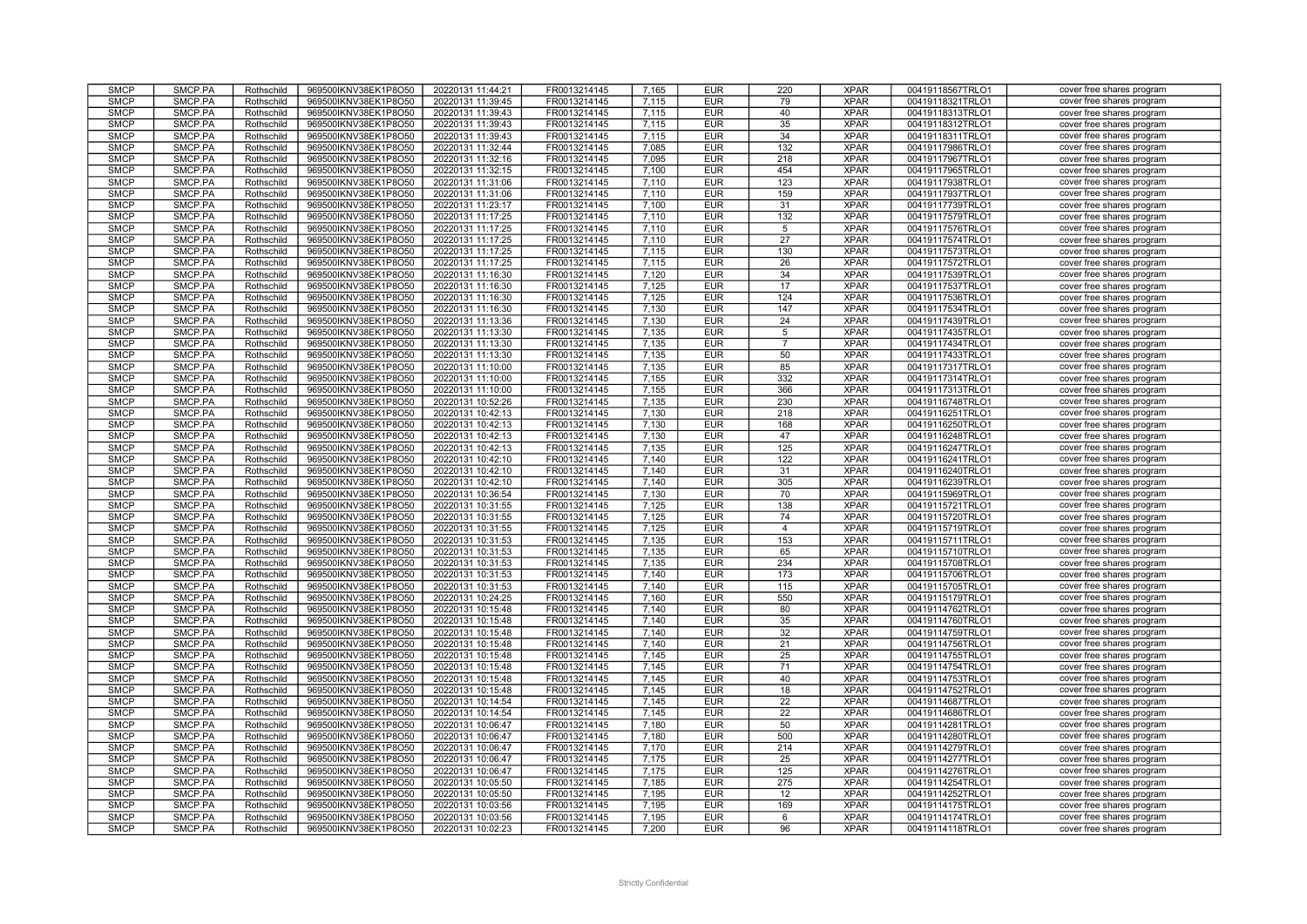| <b>SMCP</b> | SMCP.PA | Rothschild | 969500IKNV38EK1P8O50 | 20220131 10:02:23 | FR0013214145 | 7,215 | <b>EUR</b> | 53              | <b>XPAR</b> | 00419114113TRLO1 | cover free shares program |
|-------------|---------|------------|----------------------|-------------------|--------------|-------|------------|-----------------|-------------|------------------|---------------------------|
| <b>SMCP</b> | SMCP.PA | Rothschild | 969500IKNV38EK1P8O50 | 20220131 10:02:23 | FR0013214145 | 7,215 | <b>EUR</b> | 6               | <b>XPAR</b> | 00419114112TRLO1 | cover free shares program |
| <b>SMCP</b> | SMCP.PA | Rothschild | 969500IKNV38EK1P8O50 | 20220131 10:02:23 | FR0013214145 | 7,215 | <b>EUR</b> | 50              | <b>XPAR</b> | 00419114111TRLO1 | cover free shares program |
| <b>SMCP</b> | SMCP.PA | Rothschild | 969500IKNV38EK1P8O50 | 20220131 10:02:23 | FR0013214145 | 7,215 | <b>EUR</b> | 205             | <b>XPAR</b> | 00419114110TRLO1 | cover free shares program |
| <b>SMCP</b> | SMCP.PA | Rothschild | 969500IKNV38EK1P8O50 | 20220131 9:51:00  | FR0013214145 | 7,195 | <b>EUR</b> | 56              | <b>XPAR</b> | 00419113437TRLO1 | cover free shares program |
| <b>SMCP</b> | SMCP.PA | Rothschild | 969500IKNV38EK1P8O50 | 20220131 9:45:43  | FR0013214145 | 7.170 | <b>EUR</b> | 176             | <b>XPAR</b> | 00419113104TRLO1 | cover free shares program |
| <b>SMCP</b> | SMCP.PA | Rothschild | 969500IKNV38EK1P8O50 | 20220131 9:44:27  | FR0013214145 | 7,180 | <b>EUR</b> | 94              | <b>XPAR</b> | 00419113020TRLO1 | cover free shares program |
| <b>SMCP</b> | SMCP.PA | Rothschild | 969500IKNV38EK1P8O50 | 20220131 9:44:27  | FR0013214145 | 7,185 | <b>EUR</b> | 226             | <b>XPAR</b> | 00419113019TRLO1 | cover free shares program |
| <b>SMCP</b> | SMCP.PA |            |                      |                   |              |       | <b>EUR</b> | 182             | <b>XPAR</b> |                  |                           |
|             |         | Rothschild | 969500IKNV38EK1P8O50 | 20220131 9:44:27  | FR0013214145 | 7,190 |            |                 |             | 00419113018TRLO1 | cover free shares program |
| <b>SMCP</b> | SMCP.PA | Rothschild | 969500IKNV38EK1P8O50 | 20220131 9:42:39  | FR0013214145 | 7,180 | <b>EUR</b> | 439             | <b>XPAR</b> | 00419112872TRLO1 | cover free shares program |
| <b>SMCP</b> | SMCP.PA | Rothschild | 969500IKNV38EK1P8O50 | 20220131 9:39:30  | FR0013214145 | 7,110 | <b>EUR</b> | 45              | <b>XPAR</b> | 00419112729TRLO1 | cover free shares program |
| <b>SMCP</b> | SMCP.PA | Rothschild | 969500IKNV38EK1P8O50 | 20220131 9:39:30  | FR0013214145 | 7,110 | <b>EUR</b> | 3               | <b>XPAR</b> | 00419112727TRLO1 | cover free shares program |
| <b>SMCP</b> | SMCP.PA | Rothschild | 969500IKNV38EK1P8O50 | 20220131 9:39:30  | FR0013214145 | 7,120 | <b>EUR</b> | 3               | <b>XPAR</b> | 00419112726TRLO1 | cover free shares program |
| <b>SMCP</b> | SMCP.PA | Rothschild | 969500IKNV38EK1P8O50 | 20220131 9:39:26  | FR0013214145 | 7,125 | <b>EUR</b> | 220             | <b>XPAR</b> | 00419112724TRLO1 | cover free shares program |
| <b>SMCP</b> | SMCP.PA | Rothschild | 969500IKNV38EK1P8O50 | 20220131 9:39:26  | FR0013214145 | 7,130 | <b>EUR</b> | 158             | <b>XPAR</b> | 00419112722TRLO1 | cover free shares program |
| <b>SMCP</b> | SMCP.PA | Rothschild | 969500IKNV38EK1P8O50 | 20220131 9:39:20  | FR0013214145 | 7,130 | <b>EUR</b> | 59              | <b>XPAR</b> | 00419112715TRLO1 | cover free shares program |
| <b>SMCP</b> | SMCP.PA | Rothschild | 969500IKNV38EK1P8O50 | 20220131 9:39:20  | FR0013214145 | 7,135 | <b>EUR</b> | 314             | <b>XPAR</b> | 00419112714TRLO1 | cover free shares program |
| <b>SMCP</b> | SMCP.PA | Rothschild | 969500IKNV38EK1P8O50 | 20220131 9:39:01  | FR0013214145 | 7.145 | <b>EUR</b> | 17              | <b>XPAR</b> | 00419112676TRLO1 | cover free shares program |
| <b>SMCP</b> | SMCP.PA | Rothschild | 969500IKNV38EK1P8O50 | 20220131 9:39:01  | FR0013214145 | 7,145 | <b>EUR</b> | 198             | <b>XPAR</b> | 00419112674TRLO1 | cover free shares program |
| <b>SMCP</b> | SMCP.PA | Rothschild | 969500IKNV38EK1P8O50 | 20220131 9:31:55  | FR0013214145 | 7.115 | <b>EUR</b> | $\overline{29}$ | <b>XPAR</b> | 00419112246TRLO1 | cover free shares program |
| <b>SMCP</b> | SMCP.PA | Rothschild | 969500IKNV38EK1P8O50 | 20220131 9:31:55  | FR0013214145 | 7,120 | <b>EUR</b> | 8               | <b>XPAR</b> | 00419112244TRLO1 | cover free shares program |
| <b>SMCP</b> | SMCP.PA | Rothschild | 969500IKNV38EK1P8O50 | 20220131 9:31:55  | FR0013214145 | 7,120 | <b>EUR</b> | 3               | <b>XPAR</b> | 00419112243TRLO1 | cover free shares program |
| <b>SMCP</b> | SMCP.PA | Rothschild | 969500IKNV38EK1P8O50 | 20220131 9:21:51  | FR0013214145 | 7,175 | <b>EUR</b> | 156             | <b>XPAR</b> | 00419111614TRLO1 | cover free shares program |
| <b>SMCP</b> | SMCP.PA | Rothschild | 969500IKNV38EK1P8O50 | 20220131 9:21:51  | FR0013214145 | 7,180 | <b>EUR</b> | 214             | <b>XPAR</b> | 00419111613TRLO1 | cover free shares program |
| <b>SMCP</b> |         |            |                      |                   |              |       |            |                 | <b>XPAR</b> |                  | cover free shares program |
|             | SMCP.PA | Rothschild | 969500IKNV38EK1P8O50 | 20220131 9:21:42  | FR0013214145 | 7,185 | <b>EUR</b> | 105             |             | 00419111604TRLO1 |                           |
| <b>SMCP</b> | SMCP.PA | Rothschild | 969500IKNV38EK1P8O50 | 20220131 9:21:40  | FR0013214145 | 7,190 | <b>EUR</b> | 287             | <b>XPAR</b> | 00419111598TRLO1 | cover free shares program |
| <b>SMCP</b> | SMCP.PA | Rothschild | 969500IKNV38EK1P8O50 | 20220131 9:21:40  | FR0013214145 | 7,195 | <b>EUR</b> | 170             | <b>XPAR</b> | 00419111596TRLO1 | cover free shares program |
| <b>SMCP</b> | SMCP.PA | Rothschild | 969500IKNV38EK1P8O50 | 20220131 9:17:24  | FR0013214145 | 7,185 | <b>EUR</b> | 13              | <b>XPAR</b> | 00419111363TRLO1 | cover free shares program |
| <b>SMCP</b> | SMCP.PA | Rothschild | 969500IKNV38EK1P8O50 | 20220131 9:17:24  | FR0013214145 | 7,190 | <b>EUR</b> | 100             | <b>XPAR</b> | 00419111362TRLO1 | cover free shares program |
| <b>SMCP</b> | SMCP.PA | Rothschild | 969500IKNV38EK1P8O50 | 20220131 9:17:24  | FR0013214145 | 7,190 | <b>EUR</b> | 63              | <b>XPAR</b> | 00419111361TRLO1 | cover free shares program |
| <b>SMCP</b> | SMCP.PA | Rothschild | 969500IKNV38EK1P8O50 | 20220131 9:17:11  | FR0013214145 | 7,195 | <b>EUR</b> | 18              | <b>XPAR</b> | 00419111341TRLO1 | cover free shares program |
| <b>SMCP</b> | SMCP.PA | Rothschild | 969500IKNV38EK1P8O50 | 20220131 9:17:09  | FR0013214145 | 7,205 | <b>EUR</b> | 10              | <b>XPAR</b> | 00419111338TRLO1 | cover free shares program |
| <b>SMCP</b> | SMCP.PA | Rothschild | 969500IKNV38EK1P8O50 | 20220131 9:17:09  | FR0013214145 | 7,205 | <b>EUR</b> | $\overline{15}$ | <b>XPAR</b> | 00419111337TRLO1 | cover free shares program |
| <b>SMCP</b> | SMCP.PA | Rothschild | 969500IKNV38EK1P8O50 | 20220131 9:13:50  | FR0013214145 | 7,215 | <b>EUR</b> | 149             | <b>XPAR</b> | 00419110925TRLO1 | cover free shares program |
| <b>SMCP</b> | SMCP.PA | Rothschild | 969500IKNV38EK1P8O50 | 20220131 9:08:33  | FR0013214145 | 7,200 | <b>EUR</b> | 107             | <b>XPAR</b> | 00419110571TRLO1 | cover free shares program |
| <b>SMCP</b> | SMCP.PA | Rothschild | 969500IKNV38EK1P8O50 | 20220131 9:08:33  | FR0013214145 | 7,205 | <b>EUR</b> | 104             | <b>XPAR</b> | 00419110570TRLO1 | cover free shares program |
| <b>SMCP</b> | SMCP.PA | Rothschild | 969500IKNV38EK1P8O50 | 20220131 9:08:33  | FR0013214145 | 7,205 | <b>EUR</b> | $\overline{4}$  | <b>XPAR</b> | 00419110569TRLO1 | cover free shares program |
| <b>SMCP</b> | SMCP.PA | Rothschild | 969500IKNV38EK1P8O50 | 20220131 9:08:32  | FR0013214145 | 7,210 | <b>EUR</b> | 15              | <b>XPAR</b> | 00419110560TRLO1 | cover free shares program |
| <b>SMCP</b> | SMCP.PA | Rothschild | 969500IKNV38EK1P8O50 | 20220131 9:08:32  | FR0013214145 | 7,210 | <b>EUR</b> | 94              | <b>XPAR</b> | 00419110559TRLO1 | cover free shares program |
| <b>SMCP</b> | SMCP.PA | Rothschild | 969500IKNV38EK1P8O50 | 20220131 9:08:32  | FR0013214145 | 7,225 | <b>EUR</b> | 94              | <b>XPAR</b> | 00419110550TRLO1 | cover free shares program |
| <b>SMCP</b> | SMCP.PA | Rothschild | 969500IKNV38EK1P8O50 | 20220131 9:08:32  | FR0013214145 | 7,220 | <b>EUR</b> | 850             | <b>XPAR</b> | 00419110548TRLO1 | cover free shares program |
| <b>SMCP</b> | SMCP.PA | Rothschild | 969500IKNV38EK1P8O50 | 20220131 9:08:32  | FR0013214145 | 7,220 | <b>EUR</b> | 68              | <b>XPAR</b> | 00419110547TRLO1 | cover free shares program |
| <b>SMCP</b> | SMCP.PA | Rothschild | 969500IKNV38EK1P8O50 | 20220131 9:08:32  | FR0013214145 | 7,215 | <b>EUR</b> | $\overline{3}$  | <b>XPAR</b> | 00419110546TRLO1 | cover free shares program |
| <b>SMCP</b> | SMCP.PA | Rothschild | 969500IKNV38EK1P8O50 | 20220131 9:08:32  | FR0013214145 | 7,215 | <b>EUR</b> | 61              | <b>XPAR</b> | 00419110545TRLO1 | cover free shares program |
| <b>SMCP</b> | SMCP.PA | Rothschild | 969500IKNV38EK1P8O50 | 20220131 9:03:50  | FR0013214145 | 7.170 | <b>EUR</b> | $\overline{4}$  | <b>XPAR</b> | 00419110190TRLO1 | cover free shares program |
| <b>SMCP</b> | SMCP.PA | Rothschild | 969500IKNV38EK1P8O50 | 20220131 9:03:50  | FR0013214145 | 7,170 | <b>EUR</b> | 155             | <b>XPAR</b> | 00419110189TRLO1 | cover free shares program |
| <b>SMCP</b> |         |            |                      |                   |              |       | <b>EUR</b> |                 | <b>XPAR</b> |                  |                           |
|             | SMCP.PA | Rothschild | 969500IKNV38EK1P8O50 | 20220201 17:08:34 | FR0013214145 | 7.500 |            | 109             |             | 00419199076TRLO1 | cover free shares program |
| <b>SMCP</b> | SMCP.PA | Rothschild | 969500IKNV38EK1P8O50 | 20220201 17:08:34 | FR0013214145 | 7,500 | <b>EUR</b> | 87              | <b>XPAR</b> | 00419199075TRLO1 | cover free shares program |
| <b>SMCP</b> | SMCP.PA | Rothschild | 969500IKNV38EK1P8O50 | 20220201 17:08:34 | FR0013214145 | 7,500 | <b>EUR</b> | 310             | <b>XPAR</b> | 00419199073TRLO1 | cover free shares program |
| <b>SMCP</b> | SMCP.PA | Rothschild | 969500IKNV38EK1P8O50 | 20220201 17:08:34 | FR0013214145 | 7,500 | <b>EUR</b> | 371             | <b>XPAR</b> | 00419199071TRLO1 | cover free shares program |
| <b>SMCP</b> | SMCP.PA | Rothschild | 969500IKNV38EK1P8O50 | 20220201 17:08:34 | FR0013214145 | 7,500 | <b>EUR</b> | 310             | <b>XPAR</b> | 00419199070TRLO1 | cover free shares program |
| <b>SMCP</b> | SMCP.PA | Rothschild | 969500IKNV38EK1P8O50 | 20220201 17:08:34 | FR0013214145 | 7,500 | <b>EUR</b> | 155             | <b>XPAR</b> | 00419199068TRLO1 | cover free shares program |
| <b>SMCP</b> | SMCP.PA | Rothschild | 969500IKNV38EK1P8O50 | 20220201 17:08:34 | FR0013214145 | 7,500 | <b>EUR</b> | 155             | <b>XPAR</b> | 00419199067TRLO1 | cover free shares program |
| <b>SMCP</b> | SMCP.PA | Rothschild | 969500IKNV38EK1P8O50 | 20220201 17:08:34 | FR0013214145 | 7,500 | <b>EUR</b> | 310             | <b>XPAR</b> | 00419199066TRLO1 | cover free shares program |
| <b>SMCP</b> | SMCP.PA | Rothschild | 969500IKNV38EK1P8O50 | 20220201 17:08:34 | FR0013214145 | 7,500 | <b>EUR</b> | 21              | <b>XPAR</b> | 00419199064TRLO1 | cover free shares program |
| <b>SMCP</b> | SMCP.PA | Rothschild | 969500IKNV38EK1P8O50 | 20220201 17:08:34 | FR0013214145 | 7,500 | <b>EUR</b> | 120             | <b>XPAR</b> | 00419199062TRLO1 | cover free shares program |
| <b>SMCP</b> | SMCP.PA | Rothschild | 969500IKNV38EK1P8O50 | 20220201 17:08:34 | FR0013214145 | 7,500 | <b>EUR</b> | 35              | <b>XPAR</b> | 00419199060TRLO1 | cover free shares program |
| <b>SMCP</b> | SMCP.PA | Rothschild | 969500IKNV38EK1P8O50 | 20220201 17:08:34 | FR0013214145 | 7,500 | <b>EUR</b> | 155             | <b>XPAR</b> | 00419199059TRLO1 | cover free shares program |
| <b>SMCP</b> | SMCP.PA | Rothschild | 969500IKNV38EK1P8O50 | 20220201 17:08:34 | FR0013214145 | 7,500 | <b>EUR</b> | 197             | <b>XPAR</b> | 00419199058TRLO1 | cover free shares program |
| <b>SMCP</b> | SMCP.PA | Rothschild | 969500IKNV38EK1P8O50 | 20220201 17:07:54 | FR0013214145 | 7,500 | <b>EUR</b> | 113             | <b>XPAR</b> | 00419198992TRLO1 | cover free shares program |
| <b>SMCP</b> | SMCP.PA | Rothschild | 969500IKNV38EK1P8O50 | 20220201 17:02:01 | FR0013214145 | 7,490 | <b>EUR</b> | 194             | <b>XPAR</b> | 00419198383TRLO1 | cover free shares program |
| <b>SMCP</b> | SMCP.PA | Rothschild | 969500IKNV38EK1P8O50 | 20220201 17:02:01 | FR0013214145 | 7.490 | <b>EUR</b> | 116             | <b>XPAR</b> | 00419198382TRLO1 | cover free shares program |
| <b>SMCP</b> | SMCP.PA | Rothschild | 969500IKNV38EK1P8O50 | 20220201 17:02:01 | FR0013214145 | 7,490 | <b>EUR</b> | 194             | <b>XPAR</b> | 00419198381TRLO1 | cover free shares program |
| <b>SMCP</b> | SMCP.PA | Rothschild | 969500IKNV38EK1P8O50 | 20220201 17:02:01 | FR0013214145 | 7.490 | <b>EUR</b> | 24              | <b>XPAR</b> | 00419198380TRLO1 | cover free shares program |
| <b>SMCP</b> | SMCP.PA | Rothschild | 969500IKNV38EK1P8O50 | 20220201 17:02:01 | FR0013214145 | 7,490 | <b>EUR</b> | 262             | <b>XPAR</b> | 00419198377TRLO1 | cover free shares program |
|             |         |            |                      |                   |              |       |            |                 |             |                  |                           |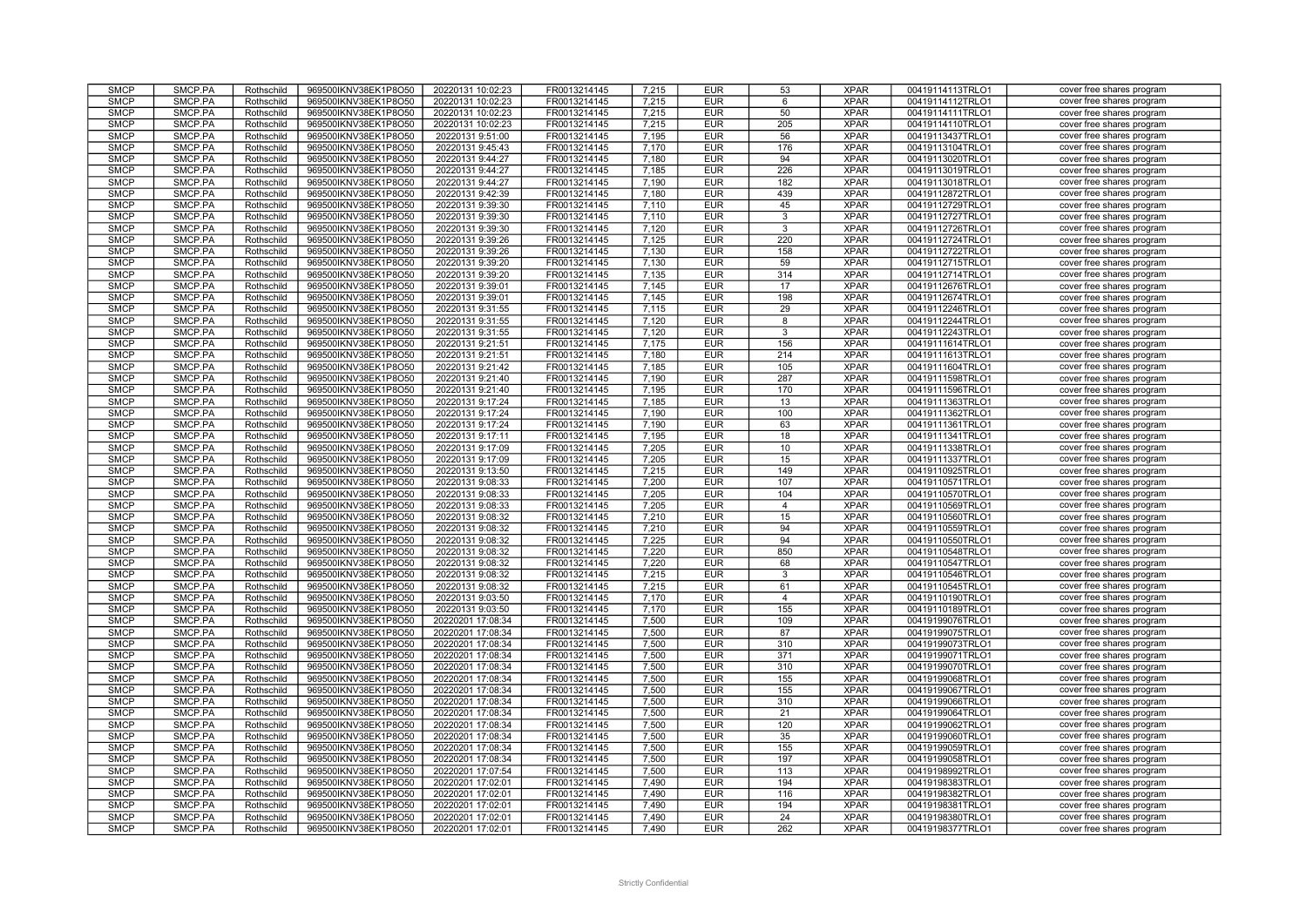| <b>SMCP</b> | SMCP.PA | Rothschild | 969500IKNV38EK1P8O50 | 20220201 17:02:01 | FR0013214145 | 7,490 | <b>EUR</b> | 24              | <b>XPAR</b> | 00419198375TRLO1 | cover free shares program |
|-------------|---------|------------|----------------------|-------------------|--------------|-------|------------|-----------------|-------------|------------------|---------------------------|
| <b>SMCP</b> | SMCP.PA | Rothschild | 969500IKNV38EK1P8O50 | 20220201 17:02:01 | FR0013214145 | 7,490 | <b>EUR</b> | $\overline{24}$ | <b>XPAR</b> | 00419198373TRLO1 | cover free shares program |
| <b>SMCP</b> | SMCP.PA | Rothschild | 969500IKNV38EK1P8O50 | 20220201 17:02:01 | FR0013214145 | 7,490 | <b>EUR</b> | 24              | <b>XPAR</b> | 00419198372TRLO1 | cover free shares program |
| <b>SMCP</b> | SMCP.PA | Rothschild | 969500IKNV38EK1P8O50 | 20220201 17:02:01 | FR0013214145 | 7,490 | <b>EUR</b> | 286             | <b>XPAR</b> | 00419198371TRLO1 | cover free shares program |
| <b>SMCP</b> | SMCP.PA | Rothschild | 969500IKNV38EK1P8O50 | 20220201 17:02:01 | FR0013214145 | 7,490 | <b>EUR</b> | 310             | <b>XPAR</b> | 00419198369TRLO1 | cover free shares program |
| <b>SMCP</b> | SMCP.PA | Rothschild | 969500IKNV38EK1P8O50 | 20220201 16:58:00 | FR0013214145 | 7,485 | <b>EUR</b> | 41              | <b>XPAR</b> | 00419197919TRLO1 | cover free shares program |
| <b>SMCP</b> | SMCP.PA | Rothschild | 969500IKNV38EK1P8O50 | 20220201 16:58:00 | FR0013214145 | 7,485 | <b>EUR</b> | 414             | <b>XPAR</b> | 00419197917TRLO1 | cover free shares program |
| <b>SMCP</b> | SMCP.PA | Rothschild | 969500IKNV38EK1P8O50 |                   | FR0013214145 | 7,450 | <b>EUR</b> | $\overline{4}$  | <b>XPAR</b> | 00419196883TRLO1 |                           |
|             |         |            |                      | 20220201 16:50:00 |              |       |            |                 |             |                  | cover free shares program |
| <b>SMCP</b> | SMCP.PA | Rothschild | 969500IKNV38EK1P8O50 | 20220201 16:50:00 | FR0013214145 | 7,450 | <b>EUR</b> | 471             | <b>XPAR</b> | 00419196881TRLO1 | cover free shares program |
| <b>SMCP</b> | SMCP.PA | Rothschild | 969500IKNV38EK1P8O50 | 20220201 16:50:00 | FR0013214145 | 7,450 | <b>EUR</b> | 190             | <b>XPAR</b> | 00419196879TRLO1 | cover free shares program |
| <b>SMCP</b> | SMCP.PA | Rothschild | 969500IKNV38EK1P8O50 | 20220201 16:43:26 | FR0013214145 | 7,445 | <b>EUR</b> | 15              | <b>XPAR</b> | 00419196037TRLO1 | cover free shares program |
| <b>SMCP</b> | SMCP.PA | Rothschild | 969500IKNV38EK1P8O50 | 20220201 16:37:45 | FR0013214145 | 7,480 | <b>EUR</b> | 164             | <b>XPAR</b> | 00419195227TRLO1 | cover free shares program |
| <b>SMCP</b> | SMCP.PA | Rothschild | 969500IKNV38EK1P8O50 | 20220201 16:37:41 | FR0013214145 | 7,490 | <b>EUR</b> | 147             | <b>XPAR</b> | 00419195224TRLO1 | cover free shares program |
| <b>SMCP</b> | SMCP.PA | Rothschild | 969500IKNV38EK1P8O50 | 20220201 16:37:41 | FR0013214145 | 7,500 | <b>EUR</b> | 143             | <b>XPAR</b> | 00419195223TRLO1 | cover free shares program |
| <b>SMCP</b> | SMCP.PA | Rothschild | 969500IKNV38EK1P8O50 | 20220201 16:37:40 | FR0013214145 | 7,495 | <b>EUR</b> | 159             | <b>XPAR</b> | 00419195220TRLO1 | cover free shares program |
| <b>SMCP</b> | SMCP.PA | Rothschild | 969500IKNV38EK1P8O50 | 20220201 16:37:40 | FR0013214145 | 7,500 | <b>EUR</b> | 56              | <b>XPAR</b> | 00419195219TRLO1 | cover free shares program |
| <b>SMCP</b> | SMCP.PA | Rothschild | 969500IKNV38EK1P8O50 | 20220201 16:37:39 | FR0013214145 | 7,480 | <b>EUR</b> | 161             | <b>XPAR</b> | 00419195217TRLO1 | cover free shares program |
| <b>SMCP</b> | SMCP.PA | Rothschild | 969500IKNV38EK1P8O50 | 20220201 16:33:13 | FR0013214145 | 7.465 | <b>EUR</b> | 139             | <b>XPAR</b> | 00419194269TRLO1 | cover free shares program |
| <b>SMCP</b> | SMCP.PA | Rothschild | 969500IKNV38EK1P8O50 | 20220201 16:33:13 | FR0013214145 | 7,465 | <b>EUR</b> | 61              | <b>XPAR</b> | 00419194268TRLO1 | cover free shares program |
| <b>SMCP</b> | SMCP.PA | Rothschild | 969500IKNV38EK1P8O50 | 20220201 16:33:13 | FR0013214145 | 7.480 | <b>EUR</b> | 133             | <b>XPAR</b> | 00419194267TRLO1 | cover free shares program |
| <b>SMCP</b> |         |            |                      |                   |              |       |            |                 | <b>XPAR</b> |                  |                           |
|             | SMCP.PA | Rothschild | 969500IKNV38EK1P8O50 | 20220201 16:27:47 | FR0013214145 | 7,455 | <b>EUR</b> | 50              |             | 00419193186TRLO1 | cover free shares program |
| <b>SMCP</b> | SMCP.PA | Rothschild | 969500IKNV38EK1P8O50 | 20220201 16:27:47 | FR0013214145 | 7,455 | <b>EUR</b> | 500             | <b>XPAR</b> | 00419193185TRLO1 | cover free shares program |
| <b>SMCP</b> | SMCP.PA | Rothschild | 969500IKNV38EK1P8O50 | 20220201 16:27:47 | FR0013214145 | 7,445 | <b>EUR</b> | 146             | <b>XPAR</b> | 00419193182TRLO1 | cover free shares program |
| <b>SMCP</b> | SMCP.PA | Rothschild | 969500IKNV38EK1P8O50 | 20220201 16:27:47 | FR0013214145 | 7,445 | <b>EUR</b> | 3               | <b>XPAR</b> | 00419193181TRLO1 | cover free shares program |
| <b>SMCP</b> | SMCP.PA | Rothschild | 969500IKNV38EK1P8O50 | 20220201 16:27:47 | FR0013214145 | 7,445 | <b>EUR</b> | 209             | <b>XPAR</b> | 00419193178TRLO1 | cover free shares program |
| <b>SMCP</b> | SMCP.PA | Rothschild | 969500IKNV38EK1P8O50 | 20220201 16:27:47 | FR0013214145 | 7,445 | <b>EUR</b> | 80              | <b>XPAR</b> | 00419193177TRLO1 | cover free shares program |
| <b>SMCP</b> | SMCP.PA | Rothschild | 969500IKNV38EK1P8O50 | 20220201 16:26:25 | FR0013214145 | 7,455 | <b>EUR</b> | 127             | <b>XPAR</b> | 00419192866TRLO1 | cover free shares program |
| <b>SMCP</b> | SMCP.PA | Rothschild | 969500IKNV38EK1P8O50 | 20220201 16:26:25 | FR0013214145 | 7,470 | <b>EUR</b> | 9               | <b>XPAR</b> | 00419192864TRLO1 | cover free shares program |
| <b>SMCP</b> | SMCP.PA | Rothschild | 969500IKNV38EK1P8O50 | 20220201 16:26:25 | FR0013214145 | 7,470 | <b>EUR</b> | 609             | <b>XPAR</b> | 00419192863TRLO1 | cover free shares program |
| <b>SMCP</b> | SMCP.PA | Rothschild | 969500IKNV38EK1P8O50 | 20220201 16:16:42 | FR0013214145 | 7,430 | <b>EUR</b> | 74              | <b>XPAR</b> | 00419191835TRLO1 | cover free shares program |
| <b>SMCP</b> | SMCP.PA | Rothschild | 969500IKNV38EK1P8O50 | 20220201 16:16:42 | FR0013214145 | 7,430 | <b>EUR</b> | 37              | <b>XPAR</b> | 00419191834TRLO1 | cover free shares program |
| <b>SMCP</b> | SMCP.PA | Rothschild | 969500IKNV38EK1P8O50 | 20220201 16:16:42 | FR0013214145 | 7,430 | <b>EUR</b> | 38              | <b>XPAR</b> | 00419191833TRLO1 | cover free shares program |
| <b>SMCP</b> | SMCP.PA | Rothschild | 969500IKNV38EK1P8O50 | 20220201 16:09:30 | FR0013214145 | 7,420 | <b>EUR</b> | 120             | <b>XPAR</b> | 00419191152TRLO1 | cover free shares program |
| <b>SMCP</b> | SMCP.PA | Rothschild | 969500IKNV38EK1P8O50 |                   | FR0013214145 | 7,420 | <b>EUR</b> | 83              | <b>XPAR</b> | 00419191151TRLO1 |                           |
| <b>SMCP</b> |         |            |                      | 20220201 16:09:30 |              |       |            | 217             |             |                  | cover free shares program |
|             | SMCP.PA | Rothschild | 969500IKNV38EK1P8O50 | 20220201 16:00:00 | FR0013214145 | 7,450 | <b>EUR</b> |                 | <b>XPAR</b> | 00419190015TRLO1 | cover free shares program |
| <b>SMCP</b> | SMCP.PA | Rothschild | 969500IKNV38EK1P8O50 | 20220201 16:00:00 | FR0013214145 | 7,455 | <b>EUR</b> | 227             | <b>XPAR</b> | 00419190012TRLO1 | cover free shares program |
| <b>SMCP</b> | SMCP.PA | Rothschild | 969500IKNV38EK1P8O50 | 20220201 16:00:00 | FR0013214145 | 7,455 | <b>EUR</b> | 19              | <b>XPAR</b> | 00419190010TRLO1 | cover free shares program |
| <b>SMCP</b> | SMCP.PA | Rothschild | 969500IKNV38EK1P8O50 | 20220201 16:00:00 | FR0013214145 | 7,455 | <b>EUR</b> | 146             | <b>XPAR</b> | 00419190009TRLO1 | cover free shares program |
| <b>SMCP</b> | SMCP.PA | Rothschild | 969500IKNV38EK1P8O50 | 20220201 16:00:00 | FR0013214145 | 7,455 | <b>EUR</b> | 94              | <b>XPAR</b> | 00419190008TRLO1 | cover free shares program |
| <b>SMCP</b> | SMCP.PA | Rothschild | 969500IKNV38EK1P8O50 | 20220201 15:59:06 | FR0013214145 | 7,470 | <b>EUR</b> | 867             | <b>XPAR</b> | 00419189965TRLO1 | cover free shares program |
| <b>SMCP</b> | SMCP.PA | Rothschild | 969500IKNV38EK1P8O50 | 20220201 15:59:06 | FR0013214145 | 7,460 | <b>EUR</b> | 161             | <b>XPAR</b> | 00419189963TRLO1 | cover free shares program |
| <b>SMCP</b> | SMCP.PA | Rothschild | 969500IKNV38EK1P8O50 | 20220201 15:54:01 | FR0013214145 | 7,455 | <b>EUR</b> | 50              | <b>XPAR</b> | 00419189409TRLO1 | cover free shares program |
| <b>SMCP</b> | SMCP.PA | Rothschild | 969500IKNV38EK1P8O50 | 20220201 15:47:59 | FR0013214145 | 7,440 | <b>EUR</b> | 125             | <b>XPAR</b> | 00419188388TRLO1 | cover free shares program |
| <b>SMCP</b> | SMCP.PA | Rothschild | 969500IKNV38EK1P8O50 | 20220201 15:47:59 | FR0013214145 | 7,440 | <b>EUR</b> | 9               | <b>XPAR</b> | 00419188386TRLO1 | cover free shares program |
| <b>SMCP</b> | SMCP.PA | Rothschild | 969500IKNV38EK1P8O50 | 20220201 15:47:59 | FR0013214145 | 7.440 | <b>EUR</b> | 9               | <b>XPAR</b> | 00419188385TRLO1 | cover free shares program |
| <b>SMCP</b> | SMCP.PA | Rothschild | 969500IKNV38EK1P8O50 | 20220201 15:47:59 | FR0013214145 | 7,440 | <b>EUR</b> | 62              | <b>XPAR</b> | 00419188384TRLO1 | cover free shares program |
| <b>SMCP</b> | SMCP.PA | Rothschild | 969500IKNV38EK1P8O50 | 20220201 15:44:00 | FR0013214145 | 7,455 | <b>EUR</b> | 39              | <b>XPAR</b> | 00419187887TRLO1 | cover free shares program |
| <b>SMCP</b> | SMCP.PA | Rothschild | 969500IKNV38EK1P8O50 | 20220201 15:44:00 | FR0013214145 | 7,455 | <b>EUR</b> | 175             | <b>XPAR</b> | 00419187885TRLO1 | cover free shares program |
| <b>SMCP</b> | SMCP.PA | Rothschild | 969500IKNV38EK1P8O50 | 20220201 15:43:06 | FR0013214145 | 7,465 | <b>EUR</b> | 166             | <b>XPAR</b> | 00419187787TRLO1 | cover free shares program |
| <b>SMCP</b> | SMCP.PA | Rothschild | 969500IKNV38EK1P8O50 | 20220201 15:43:06 | FR0013214145 | 7,460 | <b>EUR</b> | 196             | <b>XPAR</b> | 00419187783TRLO1 | cover free shares program |
| <b>SMCP</b> | SMCP.PA |            | 969500IKNV38EK1P8O50 | 20220201 15:43:06 | FR0013214145 | 7,465 | <b>EUR</b> | 203             | <b>XPAR</b> | 00419187781TRLO1 |                           |
| <b>SMCP</b> |         | Rothschild |                      |                   |              |       |            |                 |             |                  | cover free shares program |
|             | SMCP.PA | Rothschild | 969500IKNV38EK1P8O50 | 20220201 15:41:54 | FR0013214145 | 7,475 | <b>EUR</b> | 96              | <b>XPAR</b> | 00419187708TRLO1 | cover free shares program |
| <b>SMCP</b> | SMCP.PA | Rothschild | 969500IKNV38EK1P8O50 | 20220201 15:41:54 | FR0013214145 | 7,475 | <b>EUR</b> | $\mathbf{1}$    | <b>XPAR</b> | 00419187707TRLO1 | cover free shares program |
| <b>SMCP</b> | SMCP.PA | Rothschild | 969500IKNV38EK1P8O50 | 20220201 15:39:21 | FR0013214145 | 7,475 | <b>EUR</b> | $\overline{76}$ | <b>XPAR</b> | 00419187201TRLO1 | cover free shares program |
| <b>SMCP</b> | SMCP.PA | Rothschild | 969500IKNV38EK1P8O50 | 20220201 15:38:22 | FR0013214145 | 7,485 | <b>EUR</b> | $\overline{28}$ | <b>XPAR</b> | 00419186888TRLO1 | cover free shares program |
| <b>SMCP</b> | SMCP.PA | Rothschild | 969500IKNV38EK1P8O50 | 20220201 15:38:22 | FR0013214145 | 7,485 | <b>EUR</b> | 20              | <b>XPAR</b> | 00419186887TRLO1 | cover free shares program |
| <b>SMCP</b> | SMCP.PA | Rothschild | 969500IKNV38EK1P8O50 | 20220201 15:38:22 | FR0013214145 | 7,485 | <b>EUR</b> | 28              | <b>XPAR</b> | 00419186886TRLO1 | cover free shares program |
| <b>SMCP</b> | SMCP.PA | Rothschild | 969500IKNV38EK1P8O50 | 20220201 15:37:50 | FR0013214145 | 7,470 | <b>EUR</b> | 100             | <b>XPAR</b> | 00419186810TRLO1 | cover free shares program |
| <b>SMCP</b> | SMCP.PA | Rothschild | 969500IKNV38EK1P8O50 | 20220201 15:37:48 | FR0013214145 | 7,475 | <b>EUR</b> | 41              | <b>XPAR</b> | 00419186806TRLO1 | cover free shares program |
| <b>SMCP</b> | SMCP.PA | Rothschild | 969500IKNV38EK1P8O50 | 20220201 15:37:48 | FR0013214145 | 7,475 | <b>EUR</b> | 121             | <b>XPAR</b> | 00419186804TRLO1 | cover free shares program |
| <b>SMCP</b> | SMCP.PA | Rothschild | 969500IKNV38EK1P8O50 | 20220201 15:37:48 | FR0013214145 | 7,480 | <b>EUR</b> | 89              | <b>XPAR</b> | 00419186803TRLO1 | cover free shares program |
| <b>SMCP</b> | SMCP.PA | Rothschild | 969500IKNV38EK1P8O50 | 20220201 15:37:48 | FR0013214145 | 7,500 | <b>EUR</b> | 185             | <b>XPAR</b> | 00419186802TRLO1 | cover free shares program |
| <b>SMCP</b> | SMCP.PA | Rothschild | 969500IKNV38EK1P8O50 | 20220201 15:31:04 | FR0013214145 | 7,420 | <b>EUR</b> | 211             | <b>XPAR</b> | 00419184956TRLO1 | cover free shares program |
| <b>SMCP</b> | SMCP.PA | Rothschild | 969500IKNV38EK1P8O50 | 20220201 15:18:23 | FR0013214145 | 7,435 | <b>EUR</b> | 113             | <b>XPAR</b> | 00419183070TRLO1 | cover free shares program |
| <b>SMCP</b> | SMCP.PA | Rothschild | 969500IKNV38EK1P8O50 | 20220201 15:18:23 | FR0013214145 | 7,435 | <b>EUR</b> | 45              | <b>XPAR</b> | 00419183069TRLO1 | cover free shares program |
|             |         |            |                      |                   |              |       |            |                 |             |                  |                           |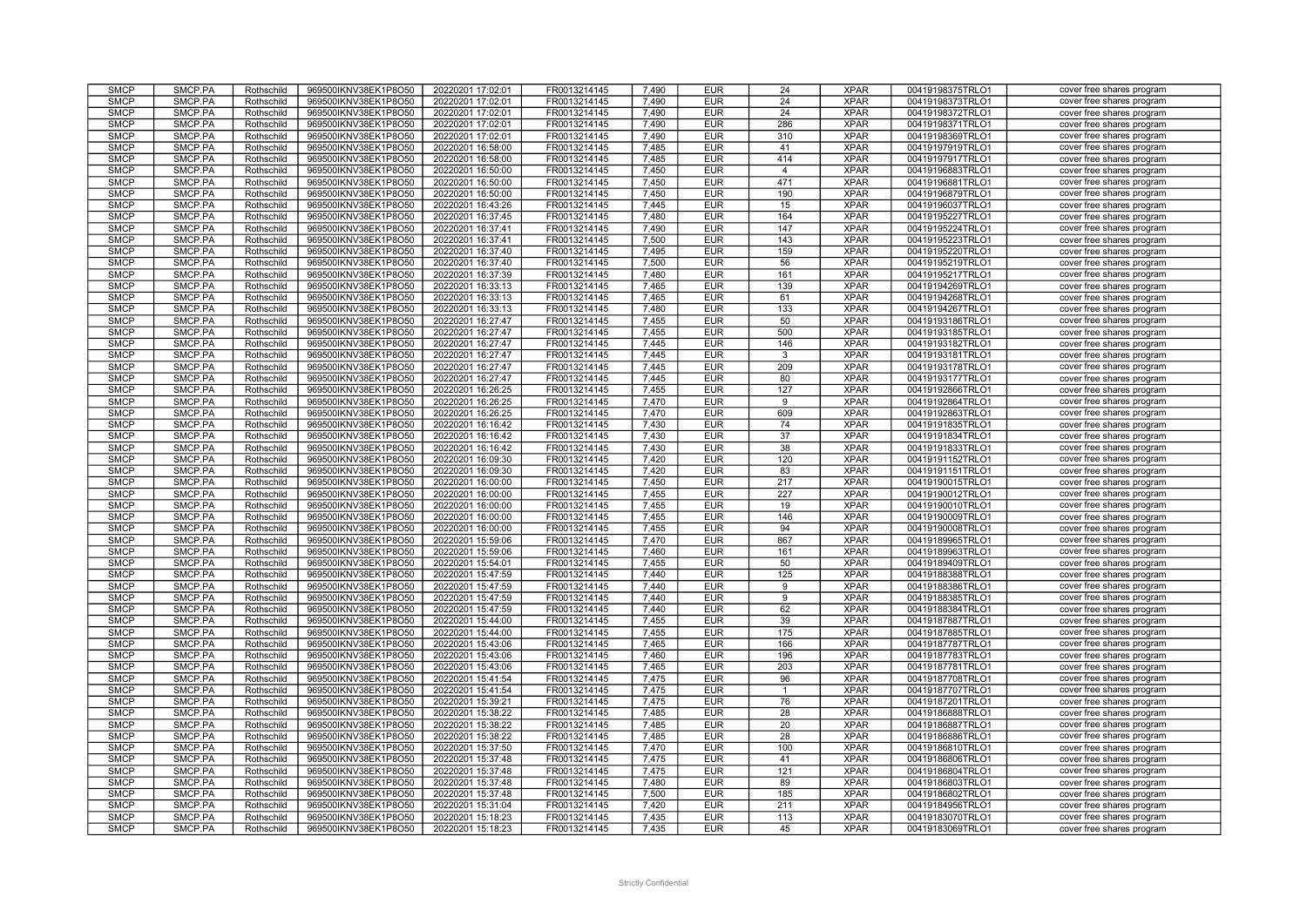| <b>SMCP</b><br>SMCP.PA | 969500IKNV38EK1P8O50<br>Rothschild | 20220201 15:18:23 | FR0013214145 | 7,440 | <b>EUR</b> | 17             | <b>XPAR</b>                | 00419183068TRLO1 | cover free shares program |
|------------------------|------------------------------------|-------------------|--------------|-------|------------|----------------|----------------------------|------------------|---------------------------|
| <b>SMCP</b><br>SMCP.PA | 969500IKNV38EK1P8O50<br>Rothschild | 20220201 15:18:23 | FR0013214145 | 7,440 | <b>EUR</b> | 13             | <b>XPAR</b>                | 00419183065TRLO1 | cover free shares program |
| <b>SMCP</b><br>SMCP.PA | Rothschild<br>969500IKNV38EK1P8O50 | 20220201 15:18:23 | FR0013214145 | 7.440 | <b>EUR</b> | 292            | <b>XPAR</b>                | 00419183062TRLO1 | cover free shares program |
| <b>SMCP</b><br>SMCP.PA | Rothschild<br>969500IKNV38EK1P8O50 | 20220201 15:18:23 | FR0013214145 | 7.440 | <b>EUR</b> | 48             | <b>XPAR</b>                | 00419183061TRLO1 | cover free shares program |
| <b>SMCP</b><br>SMCP.PA | 969500IKNV38EK1P8O50<br>Rothschild | 20220201 15:18:23 | FR0013214145 | 7,445 | <b>EUR</b> | 15             | <b>XPAR</b>                | 00419183059TRLO1 | cover free shares program |
| <b>SMCP</b><br>SMCP.PA | 969500IKNV38EK1P8O50<br>Rothschild | 20220201 15:18:23 | FR0013214145 | 7.445 | <b>EUR</b> | 201            | <b>XPAR</b>                | 00419183057TRLO1 | cover free shares program |
| <b>SMCP</b><br>SMCP.PA | 969500IKNV38EK1P8O50<br>Rothschild | 20220201 15:18:23 | FR0013214145 | 7,445 | <b>EUR</b> | 27             | <b>XPAR</b>                | 00419183056TRLO1 |                           |
| <b>SMCP</b>            |                                    |                   |              |       |            |                |                            |                  | cover free shares program |
| SMCP.PA                | Rothschild<br>969500IKNV38EK1P8O50 | 20220201 15:15:50 | FR0013214145 | 7,470 | <b>EUR</b> | 122            | <b>XPAR</b>                | 00419182739TRLO1 | cover free shares program |
| <b>SMCP</b><br>SMCP.PA | 969500IKNV38EK1P8O50<br>Rothschild | 20220201 15:15:50 | FR0013214145 | 7,475 | <b>EUR</b> | 205            | <b>XPAR</b>                | 00419182738TRLO1 | cover free shares program |
| <b>SMCP</b><br>SMCP.PA | Rothschild<br>969500IKNV38EK1P8O50 | 20220201 15:15:29 | FR0013214145 | 7,480 | <b>EUR</b> | 355            | <b>XPAR</b>                | 00419182727TRLO1 | cover free shares program |
| <b>SMCP</b><br>SMCP.PA | Rothschild<br>969500IKNV38EK1P8O50 | 20220201 15:14:29 | FR0013214145 | 7,475 | <b>EUR</b> | 227            | <b>XPAR</b>                | 00419182660TRLO1 | cover free shares program |
| <b>SMCP</b><br>SMCP.PA | 969500IKNV38EK1P8O50<br>Rothschild | 20220201 15:14:29 | FR0013214145 | 7,480 | <b>EUR</b> | 115            | <b>XPAR</b>                | 00419182659TRLO1 | cover free shares program |
| <b>SMCP</b><br>SMCP.PA | 969500IKNV38EK1P8O50<br>Rothschild | 20220201 15:14:11 | FR0013214145 | 7,480 | <b>EUR</b> | 228            | <b>XPAR</b>                | 00419182648TRLO1 | cover free shares program |
| <b>SMCP</b><br>SMCP.PA | Rothschild<br>969500IKNV38EK1P8O50 | 20220201 15:14:11 | FR0013214145 | 7,480 | <b>EUR</b> | 409            | <b>XPAR</b>                | 00419182647TRLO1 | cover free shares program |
| <b>SMCP</b><br>SMCP.PA | 969500IKNV38EK1P8O50<br>Rothschild | 20220201 15:06:39 | FR0013214145 | 7,445 | <b>EUR</b> | 30             | <b>XPAR</b>                | 00419182290TRLO1 | cover free shares program |
| <b>SMCP</b><br>SMCP.PA | 969500IKNV38EK1P8O50<br>Rothschild | 20220201 15:06:39 | FR0013214145 | 7,445 | <b>EUR</b> | 24             | <b>XPAR</b>                | 00419182288TRLO1 | cover free shares program |
| <b>SMCP</b><br>SMCP.PA | 969500IKNV38EK1P8O50<br>Rothschild | 20220201 15:06:39 | FR0013214145 | 7,445 | <b>EUR</b> | 170            | <b>XPAR</b>                | 00419182287TRLO1 | cover free shares program |
| <b>SMCP</b><br>SMCP.PA | Rothschild<br>969500IKNV38EK1P8O50 | 20220201 15:06:39 | FR0013214145 | 7,445 | <b>EUR</b> | 212            | <b>XPAR</b>                | 00419182286TRLO1 | cover free shares program |
| <b>SMCP</b><br>SMCP.PA |                                    | 20220201 15:01:00 |              | 7,450 | <b>EUR</b> |                | <b>XPAR</b>                |                  |                           |
|                        | 969500IKNV38EK1P8O50<br>Rothschild |                   | FR0013214145 |       |            | 6              |                            | 00419182012TRLO1 | cover free shares program |
| <b>SMCP</b><br>SMCP.PA | 969500IKNV38EK1P8O50<br>Rothschild | 20220201 14:51:01 | FR0013214145 | 7.440 | <b>EUR</b> |                | <b>XPAR</b>                | 00419181138TRLO1 | cover free shares program |
| <b>SMCP</b><br>SMCP.PA | Rothschild<br>969500IKNV38EK1P8O50 | 20220201 14:51:01 | FR0013214145 | 7,440 | <b>EUR</b> | $\overline{2}$ | <b>XPAR</b>                | 00419181137TRLO1 | cover free shares program |
| <b>SMCP</b><br>SMCP.PA | 969500IKNV38EK1P8O50<br>Rothschild | 20220201 14:51:01 | FR0013214145 | 7,440 | <b>EUR</b> | $\overline{4}$ | <b>XPAR</b>                | 00419181136TRLO1 | cover free shares program |
| <b>SMCP</b><br>SMCP.PA | Rothschild<br>969500IKNV38EK1P8O50 | 20220201 14:51:01 | FR0013214145 | 7.440 | <b>EUR</b> | 36             | <b>XPAR</b>                | 00419181134TRLO1 | cover free shares program |
| <b>SMCP</b><br>SMCP.PA | 969500IKNV38EK1P8O50<br>Rothschild | 20220201 14:48:00 | FR0013214145 | 7,455 | <b>EUR</b> | 28             | <b>XPAR</b>                | 00419180978TRLO1 | cover free shares program |
| <b>SMCP</b><br>SMCP.PA | 969500IKNV38EK1P8O50<br>Rothschild | 20220201 14:48:00 | FR0013214145 | 7,455 | <b>EUR</b> | 160            | <b>XPAR</b>                | 00419180976TRLO1 | cover free shares program |
| <b>SMCP</b><br>SMCP.PA | 969500IKNV38EK1P8O50<br>Rothschild | 20220201 14:48:00 | FR0013214145 | 7,455 | <b>EUR</b> | 129            | <b>XPAR</b>                | 00419180975TRLO1 | cover free shares program |
| <b>SMCP</b><br>SMCP.PA | Rothschild<br>969500IKNV38EK1P8O50 | 20220201 14:41:13 | FR0013214145 | 7,435 | <b>EUR</b> | 42             | <b>XPAR</b>                | 00419180670TRLO1 | cover free shares program |
| <b>SMCP</b><br>SMCP.PA | 969500IKNV38EK1P8O50<br>Rothschild | 20220201 14:41:13 | FR0013214145 | 7,440 | <b>EUR</b> | 127            | <b>XPAR</b>                | 00419180669TRLO1 | cover free shares program |
| <b>SMCP</b><br>SMCP.PA | 969500IKNV38EK1P8O50<br>Rothschild | 20220201 14:41:13 | FR0013214145 | 7,440 | <b>EUR</b> | 32             | <b>XPAR</b>                | 00419180667TRLO1 | cover free shares program |
| <b>SMCP</b><br>SMCP.PA | 969500IKNV38EK1P8O50<br>Rothschild | 20220201 14:26:00 | FR0013214145 | 7,460 | <b>EUR</b> | 214            | <b>XPAR</b>                | 00419180013TRLO1 | cover free shares program |
|                        |                                    |                   |              |       |            |                | <b>XPAR</b>                |                  |                           |
| <b>SMCP</b><br>SMCP.PA | 969500IKNV38EK1P8O50<br>Rothschild | 20220201 14:26:00 | FR0013214145 | 7,465 | <b>EUR</b> | 144            |                            | 00419180012TRLO1 | cover free shares program |
| SMCP.PA<br><b>SMCP</b> | 969500IKNV38EK1P8O50<br>Rothschild | 20220201 14:25:05 | FR0013214145 | 7,470 | <b>EUR</b> | 144            | <b>XPAR</b>                | 00419179972TRLO1 | cover free shares program |
| SMCP.PA<br><b>SMCP</b> | 969500IKNV38EK1P8O50<br>Rothschild | 20220201 14:13:19 | FR0013214145 | 7,470 | <b>EUR</b> | 216            | <b>XPAR</b>                | 00419179356TRLO1 | cover free shares program |
| <b>SMCP</b><br>SMCP.PA | Rothschild<br>969500IKNV38EK1P8O50 | 20220201 14:13:19 | FR0013214145 | 7,475 | <b>EUR</b> | 223            | <b>XPAR</b>                | 00419179355TRLO1 | cover free shares program |
| <b>SMCP</b><br>SMCP.PA | Rothschild<br>969500IKNV38EK1P8O50 | 20220201 14:13:19 | FR0013214145 | 7,475 | <b>EUR</b> | 144            | <b>XPAR</b>                | 00419179354TRLO1 | cover free shares program |
| <b>SMCP</b><br>SMCP.PA | 969500IKNV38EK1P8O50<br>Rothschild | 20220201 14:13:19 | FR0013214145 | 7,480 | <b>EUR</b> | 371            | <b>XPAR</b>                | 00419179352TRLO1 | cover free shares program |
| <b>SMCP</b><br>SMCP.PA | Rothschild<br>969500IKNV38EK1P8O50 | 20220201 14:09:11 | FR0013214145 | 7,495 | <b>EUR</b> | 121            | <b>XPAR</b>                | 00419179231TRLO1 | cover free shares program |
| <b>SMCP</b><br>SMCP.PA | Rothschild<br>969500IKNV38EK1P8O50 | 20220201 14:03:30 | FR0013214145 | 7.495 | <b>EUR</b> | 121            | <b>XPAR</b>                | 00419178916TRLO1 | cover free shares program |
| <b>SMCP</b><br>SMCP.PA | 969500IKNV38EK1P8O50<br>Rothschild | 20220201 14:03:30 | FR0013214145 | 7,495 | <b>EUR</b> | 6              | <b>XPAR</b>                | 00419178915TRLO1 | cover free shares program |
| <b>SMCP</b><br>SMCP.PA | Rothschild<br>969500IKNV38EK1P8O50 | 20220201 14:03:30 | FR0013214145 | 7,495 | <b>EUR</b> | 36             | <b>XPAR</b>                | 00419178913TRLO1 | cover free shares program |
| <b>SMCP</b><br>SMCP.PA | Rothschild<br>969500IKNV38EK1P8O50 | 20220201 13:58:06 | FR0013214145 | 7,495 | <b>EUR</b> | 352            | <b>XPAR</b>                | 00419178297TRLO1 | cover free shares program |
| <b>SMCP</b><br>SMCP.PA | 969500IKNV38EK1P8O50<br>Rothschild | 20220201 13:49:46 | FR0013214145 | 7,475 | <b>EUR</b> | 217            | <b>XPAR</b>                | 00419177618TRLO1 | cover free shares program |
| <b>SMCP</b><br>SMCP.PA | 969500IKNV38EK1P8O50<br>Rothschild | 20220201 13:40:45 | FR0013214145 | 7,485 | <b>EUR</b> | 61             | <b>XPAR</b>                | 00419177051TRLO1 | cover free shares program |
| <b>SMCP</b><br>SMCP.PA | 969500IKNV38EK1P8O50               | 20220201 13:40:45 | FR0013214145 |       | <b>EUR</b> | 207            | <b>XPAR</b>                | 00419177047TRLO1 |                           |
|                        | Rothschild                         |                   |              | 7,505 |            |                |                            |                  | cover free shares program |
| SMCP.PA<br><b>SMCP</b> | 969500IKNV38EK1P8O50<br>Rothschild | 20220201 13:32:39 | FR0013214145 | 7,540 | <b>EUR</b> | 94             | <b>XPAR</b>                | 00419176631TRLO1 | cover free shares program |
| <b>SMCP</b><br>SMCP.PA | Rothschild<br>969500IKNV38EK1P8O50 | 20220201 13:32:39 | FR0013214145 | 7,545 | <b>EUR</b> | 74             | <b>XPAR</b>                | 00419176630TRLO1 | cover free shares program |
| <b>SMCP</b><br>SMCP.PA | Rothschild<br>969500IKNV38EK1P8O50 | 20220201 13:32:39 | FR0013214145 | 7,545 | <b>EUR</b> | 15             | <b>XPAR</b>                | 00419176628TRLO1 | cover free shares program |
| <b>SMCP</b><br>SMCP.PA | 969500IKNV38EK1P8O50<br>Rothschild | 20220201 13:32:39 | FR0013214145 | 7,545 | <b>EUR</b> | 245            | <b>XPAR</b>                | 00419176626TRLO1 | cover free shares program |
| <b>SMCP</b><br>SMCP.PA | 969500IKNV38EK1P8O50<br>Rothschild | 20220201 13:32:39 | FR0013214145 | 7,545 | <b>EUR</b> | 36             | <b>XPAR</b>                | 00419176623TRLO1 | cover free shares program |
| <b>SMCP</b><br>SMCP.PA | Rothschild<br>969500IKNV38EK1P8O50 | 20220201 13:32:39 | FR0013214145 | 7,545 | <b>EUR</b> | 100            | <b>XPAR</b>                | 00419176622TRLO1 | cover free shares program |
|                        |                                    |                   |              |       |            |                |                            |                  |                           |
| <b>SMCP</b><br>SMCP.PA | Rothschild                         |                   | FR0013214145 |       | <b>EUR</b> |                | <b>XPAR</b>                | 00419176621TRLO1 |                           |
|                        | 969500IKNV38EK1P8O50               | 20220201 13:32:39 |              | 7,550 |            | 55             |                            |                  | cover free shares program |
| <b>SMCP</b><br>SMCP.PA | 969500IKNV38EK1P8O50<br>Rothschild | 20220201 13:32:39 | FR0013214145 | 7,550 | <b>EUR</b> | 303            | <b>XPAR</b><br><b>XPAR</b> | 00419176620TRLO1 | cover free shares program |
| <b>SMCP</b><br>SMCP.PA | Rothschild<br>969500IKNV38EK1P8O50 | 20220201 13:21:50 | FR0013214145 | 7,545 | <b>EUR</b> | 164            |                            | 00419176252TRLO1 | cover free shares program |
| <b>SMCP</b><br>SMCP.PA | Rothschild<br>969500IKNV38EK1P8O50 | 20220201 13:21:50 | FR0013214145 | 7,545 | <b>EUR</b> | 37             | <b>XPAR</b>                | 00419176251TRLO1 | cover free shares program |
| <b>SMCP</b><br>SMCP.PA | Rothschild<br>969500IKNV38EK1P8O50 | 20220201 13:15:59 | FR0013214145 | 7,550 | <b>EUR</b> | 2              | <b>XPAR</b>                | 00419176087TRLO1 | cover free shares program |
| <b>SMCP</b><br>SMCP.PA | 969500IKNV38EK1P8O50<br>Rothschild | 20220201 13:13:18 | FR0013214145 | 7,555 | <b>EUR</b> | 158            | <b>XPAR</b>                | 00419175943TRLO1 | cover free shares program |
| <b>SMCP</b><br>SMCP.PA | Rothschild<br>969500IKNV38EK1P8O50 | 20220201 13:13:18 | FR0013214145 | 7,555 | <b>EUR</b> | 209            | <b>XPAR</b>                | 00419175942TRLO1 | cover free shares program |
| SMCP.PA<br><b>SMCP</b> | Rothschild<br>969500IKNV38EK1P8O50 | 20220201 12:47:19 | FR0013214145 | 7,525 | <b>EUR</b> | 265            | <b>XPAR</b>                | 00419174705TRLO1 | cover free shares program |
| <b>SMCP</b><br>SMCP.PA | Rothschild<br>969500IKNV38EK1P8O50 | 20220201 12:47:19 | FR0013214145 | 7,525 | <b>EUR</b> | 500            | <b>XPAR</b>                | 00419174704TRLO1 | cover free shares program |
| <b>SMCP</b><br>SMCP.PA | 969500IKNV38EK1P8O50<br>Rothschild | 20220201 12:47:19 | FR0013214145 | 7,510 | <b>EUR</b> | 188            | <b>XPAR</b>                | 00419174703TRLO1 | cover free shares program |
| <b>SMCP</b><br>SMCP.PA | Rothschild<br>969500IKNV38EK1P8O50 | 20220201 12:47:19 | FR0013214145 | 7,510 | <b>EUR</b> | 66             | <b>XPAR</b>                | 00419174702TRLO1 | cover free shares program |
| <b>SMCP</b><br>SMCP.PA | 969500IKNV38EK1P8O50<br>Rothschild | 20220201 12:47:19 | FR0013214145 | 7,510 | <b>EUR</b> | 19             | <b>XPAR</b>                | 00419174700TRLO1 | cover free shares program |
| <b>SMCP</b><br>SMCP.PA | 969500IKNV38EK1P8O50<br>Rothschild | 20220201 12:47:19 | FR0013214145 | 7,510 | <b>EUR</b> | 291            | <b>XPAR</b>                | 00419174699TRLO1 | cover free shares program |
| <b>SMCP</b><br>SMCP.PA | 969500IKNV38EK1P8O50<br>Rothschild | 20220201 12:47:19 | FR0013214145 | 7,510 | <b>EUR</b> | 100            | <b>XPAR</b>                | 00419174698TRLO1 | cover free shares program |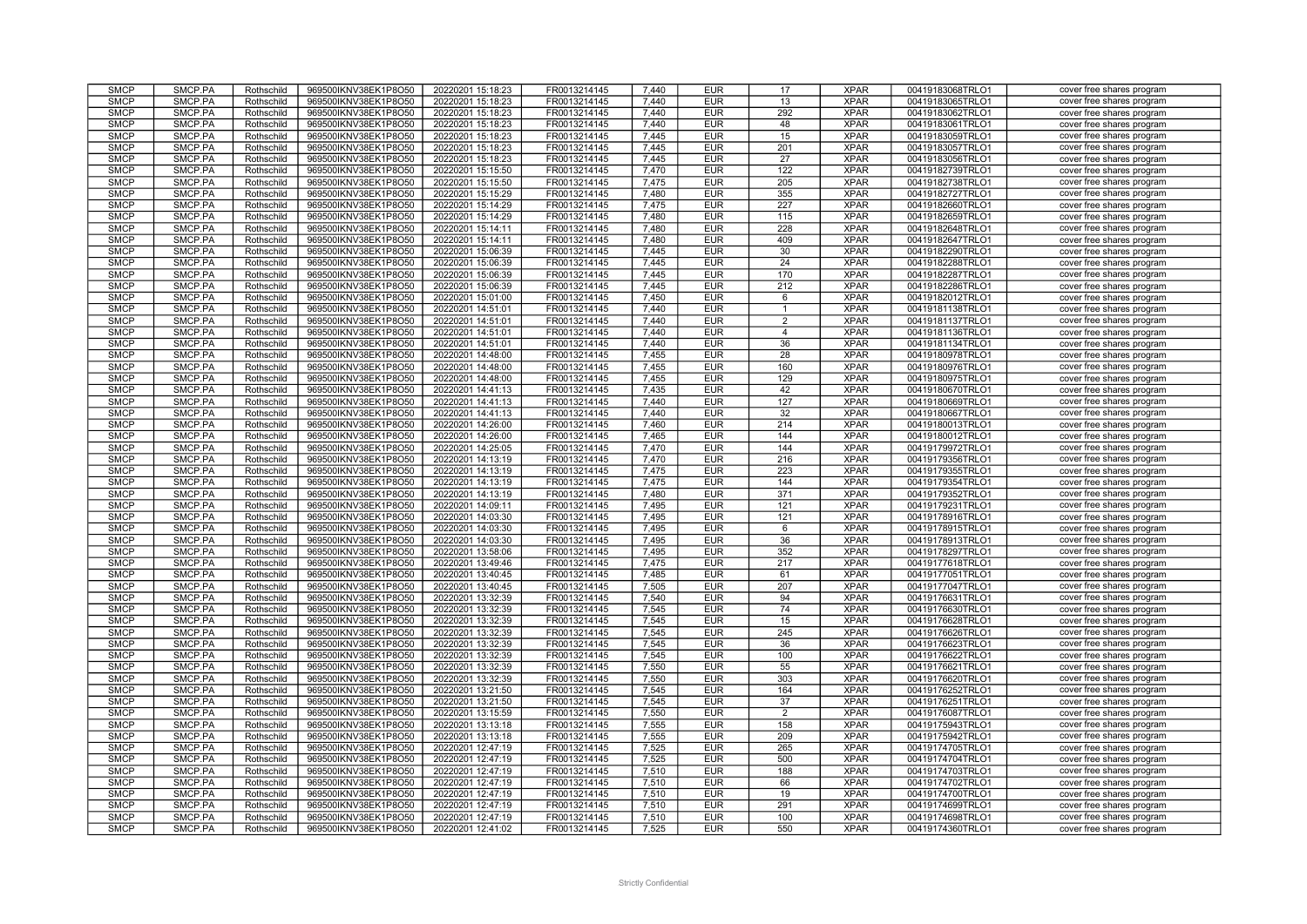| <b>SMCP</b> | SMCP.PA | Rothschild               | 969500IKNV38EK1P8O50                         | 20220201 12:23:18                      | FR0013214145 | 7,510 | <b>EUR</b> | 50        | <b>XPAR</b> | 00419173397TRLO1 | cover free shares program |
|-------------|---------|--------------------------|----------------------------------------------|----------------------------------------|--------------|-------|------------|-----------|-------------|------------------|---------------------------|
| <b>SMCP</b> | SMCP.PA | Rothschild               | 969500IKNV38EK1P8O50                         | 20220201 12:23:18                      | FR0013214145 | 7,510 | <b>EUR</b> | 500       | <b>XPAR</b> | 00419173396TRLO1 | cover free shares program |
| <b>SMCP</b> | SMCP.PA | Rothschild               | 969500IKNV38EK1P8O50                         | 20220201 12:18:52                      | FR0013214145 | 7,490 | <b>EUR</b> | 96        | <b>XPAR</b> | 00419173115TRLO1 | cover free shares program |
| <b>SMCP</b> | SMCP.PA | Rothschild               | 969500IKNV38EK1P8O50                         | 20220201 12:18:52                      | FR0013214145 | 7,490 | <b>EUR</b> | 20        | <b>XPAR</b> | 00419173113TRLO1 | cover free shares program |
| <b>SMCP</b> | SMCP.PA | Rothschild               | 969500IKNV38EK1P8O50                         | 20220201 11:53:00                      | FR0013214145 | 7,455 | <b>EUR</b> | 212       | <b>XPAR</b> | 00419171527TRLO1 | cover free shares program |
| <b>SMCP</b> | SMCP.PA | Rothschild               | 969500IKNV38EK1P8O50                         | 20220201 11:53:00                      | FR0013214145 | 7.460 | <b>EUR</b> | 141       | <b>XPAR</b> | 00419171525TRLO1 | cover free shares program |
| <b>SMCP</b> | SMCP.PA | Rothschild               | 969500IKNV38EK1P8O50                         | 20220201 11:53:00                      | FR0013214145 | 7,460 | <b>EUR</b> | 179       | <b>XPAR</b> | 00419171521TRLO1 | cover free shares program |
| <b>SMCP</b> | SMCP.PA | Rothschild               | 969500IKNV38EK1P8O50                         | 20220201 11:53:00                      | FR0013214145 | 7,460 | <b>EUR</b> | 200       | <b>XPAR</b> | 00419171515TRLO1 |                           |
| <b>SMCP</b> | SMCP.PA |                          | 969500IKNV38EK1P8O50                         |                                        |              |       | <b>EUR</b> | 244       | <b>XPAR</b> | 00419171510TRLO1 | cover free shares program |
|             |         | Rothschild               |                                              | 20220201 11:53:00                      | FR0013214145 | 7,480 |            |           |             |                  | cover free shares program |
| <b>SMCP</b> | SMCP.PA | Rothschild               | 969500IKNV38EK1P8O50                         | 20220201 11:53:00                      | FR0013214145 | 7.480 | <b>EUR</b> | 36        | <b>XPAR</b> | 00419171507TRLO1 | cover free shares program |
| <b>SMCP</b> | SMCP.PA | Rothschild               | 969500IKNV38EK1P8O50                         | 20220201 11:53:00                      | FR0013214145 | 7,480 | <b>EUR</b> | 149       | <b>XPAR</b> | 00419171504TRLO1 | cover free shares program |
| <b>SMCP</b> | SMCP.PA | Rothschild               | 969500IKNV38EK1P8O50                         | 20220201 11:53:00                      | FR0013214145 | 7,480 | <b>EUR</b> | 5         | <b>XPAR</b> | 00419171500TRLO1 | cover free shares program |
| <b>SMCP</b> | SMCP.PA | Rothschild               | 969500IKNV38EK1P8O50                         | 20220201 11:53:00                      | FR0013214145 | 7,480 | <b>EUR</b> | 247       | <b>XPAR</b> | 00419171498TRLO1 | cover free shares program |
| <b>SMCP</b> | SMCP.PA | Rothschild               | 969500IKNV38EK1P8O50                         | 20220201 11:53:00                      | FR0013214145 | 7,480 | <b>EUR</b> | 62        | <b>XPAR</b> | 00419171497TRLO1 | cover free shares program |
| <b>SMCP</b> | SMCP.PA | Rothschild               | 969500IKNV38EK1P8O50                         | 20220201 11:17:38                      | FR0013214145 | 7,480 | <b>EUR</b> | 311       | <b>XPAR</b> | 00419169656TRLO1 | cover free shares program |
| <b>SMCP</b> | SMCP.PA | Rothschild               | 969500IKNV38EK1P8O50                         | 20220201 11:17:38                      | FR0013214145 | 7,490 | <b>EUR</b> | 51        | <b>XPAR</b> | 00419169653TRLO1 | cover free shares program |
| <b>SMCP</b> | SMCP.PA | Rothschild               | 969500IKNV38EK1P8O50                         | 20220201 11:17:38                      | FR0013214145 | 7,490 | <b>EUR</b> | 173       | <b>XPAR</b> | 00419169651TRLO1 | cover free shares program |
| <b>SMCP</b> | SMCP.PA | Rothschild               | 969500IKNV38EK1P8O50                         | 20220201 11:17:38                      | FR0013214145 | 7.495 | <b>EUR</b> | 87        | <b>XPAR</b> | 00419169650TRLO1 | cover free shares program |
| <b>SMCP</b> | SMCP.PA | Rothschild               | 969500IKNV38EK1P8O50                         | 20220201 11:17:38                      | FR0013214145 | 7,495 | <b>EUR</b> | 115       | <b>XPAR</b> | 00419169649TRLO1 | cover free shares program |
| <b>SMCP</b> | SMCP.PA | Rothschild               | 969500IKNV38EK1P8O50                         | 20220201 11:17:38                      | FR0013214145 | 7.500 | <b>EUR</b> | 120       | <b>XPAR</b> | 00419169648TRLO1 | cover free shares program |
| <b>SMCP</b> | SMCP.PA | Rothschild               | 969500IKNV38EK1P8O50                         | 20220201 11:17:38                      | FR0013214145 | 7,500 | <b>EUR</b> | 94        | <b>XPAR</b> | 00419169646TRLO1 | cover free shares program |
| <b>SMCP</b> | SMCP.PA | Rothschild               | 969500IKNV38EK1P8O50                         | 20220201 11:15:08                      | FR0013214145 | 7,535 | <b>EUR</b> | 586       | <b>XPAR</b> | 00419169531TRLO1 | cover free shares program |
| <b>SMCP</b> | SMCP.PA | Rothschild               | 969500IKNV38EK1P8O50                         | 20220201 11:15:08                      | FR0013214145 | 7,530 | <b>EUR</b> | 800       | <b>XPAR</b> | 00419169530TRLO1 | cover free shares program |
| <b>SMCP</b> | SMCP.PA | Rothschild               | 969500IKNV38EK1P8O50                         | 20220201 11:15:08                      | FR0013214145 | 7,515 | <b>EUR</b> | 175       | <b>XPAR</b> | 00419169529TRLO1 | cover free shares program |
|             |         |                          |                                              |                                        |              |       |            |           |             |                  |                           |
| <b>SMCP</b> | SMCP.PA | Rothschild               | 969500IKNV38EK1P8O50                         | 20220201 11:15:08                      | FR0013214145 | 7,515 | <b>EUR</b> | 215       | <b>XPAR</b> | 00419169528TRLO1 | cover free shares program |
| <b>SMCP</b> | SMCP.PA | Rothschild               | 969500IKNV38EK1P8O50                         | 20220201 11:15:08                      | FR0013214145 | 7,520 | <b>EUR</b> | 162       | <b>XPAR</b> | 00419169525TRLO1 | cover free shares program |
| <b>SMCP</b> | SMCP.PA | Rothschild               | 969500IKNV38EK1P8O50                         | 20220201 11:15:08                      | FR0013214145 | 7,520 | <b>EUR</b> | 282       | <b>XPAR</b> | 00419169524TRLO1 | cover free shares program |
| <b>SMCP</b> | SMCP.PA | Rothschild               | 969500IKNV38EK1P8O50                         | 20220201 11:11:13                      | FR0013214145 | 7,535 | <b>EUR</b> | 20        | <b>XPAR</b> | 00419169265TRLO1 | cover free shares program |
| <b>SMCP</b> | SMCP.PA | Rothschild               | 969500IKNV38EK1P8O50                         | 20220201 11:10:15                      | FR0013214145 | 7,535 | <b>EUR</b> | 202       | <b>XPAR</b> | 00419169207TRLO1 | cover free shares program |
| <b>SMCP</b> | SMCP.PA | Rothschild               | 969500IKNV38EK1P8O50                         | 20220201 11:05:35                      | FR0013214145 | 7,535 | <b>EUR</b> | 88        | <b>XPAR</b> | 00419168987TRLO1 | cover free shares program |
| <b>SMCP</b> | SMCP.PA | Rothschild               | 969500IKNV38EK1P8O50                         | 20220201 11:05:35                      | FR0013214145 | 7,535 | <b>EUR</b> | 16        | <b>XPAR</b> | 00419168986TRLO1 | cover free shares program |
| <b>SMCP</b> | SMCP.PA | Rothschild               | 969500IKNV38EK1P8O50                         | 20220201 11:05:35                      | FR0013214145 | 7,535 | <b>EUR</b> | 120       | <b>XPAR</b> | 00419168985TRLO1 | cover free shares program |
| <b>SMCP</b> | SMCP.PA | Rothschild               | 969500IKNV38EK1P8O50                         | 20220201 10:40:54                      | FR0013214145 | 7,495 | <b>EUR</b> | 50        | <b>XPAR</b> | 00419167806TRLO1 | cover free shares program |
| <b>SMCP</b> | SMCP.PA | Rothschild               | 969500IKNV38EK1P8O50                         | 20220201 10:40:54                      | FR0013214145 | 7,495 | <b>EUR</b> | 500       | <b>XPAR</b> | 00419167804TRLO1 | cover free shares program |
| <b>SMCP</b> | SMCP.PA | Rothschild               | 969500IKNV38EK1P8O50                         | 20220201 10:29:52                      | FR0013214145 | 7,475 | <b>EUR</b> | 17        | <b>XPAR</b> | 00419167105TRLO1 | cover free shares program |
| <b>SMCP</b> | SMCP.PA | Rothschild               | 969500IKNV38EK1P8O50                         | 20220201 10:29:52                      | FR0013214145 | 7,475 | <b>EUR</b> | 45        | <b>XPAR</b> | 00419167103TRLO1 | cover free shares program |
| <b>SMCP</b> | SMCP.PA | Rothschild               | 969500IKNV38EK1P8O50                         | 20220201 10:29:52                      | FR0013214145 | 7,475 | <b>EUR</b> | 47        | <b>XPAR</b> | 00419167102TRLO1 | cover free shares program |
| <b>SMCP</b> | SMCP.PA | Rothschild               | 969500IKNV38EK1P8O50                         | 20220201 10:29:52                      | FR0013214145 | 7,480 | <b>EUR</b> | 111       | <b>XPAR</b> | 00419167101TRLO1 | cover free shares program |
| <b>SMCP</b> | SMCP.PA | Rothschild               | 969500IKNV38EK1P8O50                         | 20220201 10:29:52                      | FR0013214145 | 7,480 | <b>EUR</b> | 92        | <b>XPAR</b> | 00419167100TRLO1 | cover free shares program |
| <b>SMCP</b> | SMCP.PA | Rothschild               | 969500IKNV38EK1P8O50                         | 20220201 10:10:26                      | FR0013214145 | 7,485 | <b>EUR</b> | 65        | <b>XPAR</b> | 00419165681TRLO1 | cover free shares program |
| <b>SMCP</b> | SMCP.PA | Rothschild               | 969500IKNV38EK1P8O50                         | 20220201 10:10:26                      | FR0013214145 | 7,485 | <b>EUR</b> | 158       | <b>XPAR</b> | 00419165680TRLO1 | cover free shares program |
| <b>SMCP</b> | SMCP.PA | Rothschild               | 969500IKNV38EK1P8O50                         | 20220201 10:10:26                      | FR0013214145 | 7,485 | <b>EUR</b> | 55        | <b>XPAR</b> | 00419165679TRLO1 | cover free shares program |
| <b>SMCP</b> | SMCP.PA | Rothschild               | 969500IKNV38EK1P8O50                         | 20220201 10:10:26                      | FR0013214145 | 7,490 | <b>EUR</b> | 183       | <b>XPAR</b> | 00419165677TRLO1 | cover free shares program |
| <b>SMCP</b> | SMCP.PA |                          |                                              |                                        | FR0013214145 | 7,490 | <b>EUR</b> |           | <b>XPAR</b> | 00419165675TRLO1 | cover free shares program |
| <b>SMCP</b> | SMCP.PA | Rothschild<br>Rothschild | 969500IKNV38EK1P8O50<br>969500IKNV38EK1P8O50 | 20220201 10:10:26<br>20220201 10:10:26 | FR0013214145 | 7.510 | <b>EUR</b> | 55<br>314 | <b>XPAR</b> | 00419165674TRLO1 |                           |
|             |         |                          |                                              |                                        |              |       |            |           |             |                  | cover free shares program |
| <b>SMCP</b> | SMCP.PA | Rothschild               | 969500IKNV38EK1P8O50                         | 20220201 10:06:55                      | FR0013214145 | 7,510 | <b>EUR</b> | 236       | <b>XPAR</b> | 00419165567TRLO1 | cover free shares program |
| <b>SMCP</b> | SMCP.PA | Rothschild               | 969500IKNV38EK1P8O50                         | 20220201 10:06:55                      | FR0013214145 | 7.515 | <b>EUR</b> | 142       | <b>XPAR</b> | 00419165566TRLO1 | cover free shares program |
| <b>SMCP</b> | SMCP.PA | Rothschild               | 969500IKNV38EK1P8O50                         | 20220201 10:05:59                      | FR0013214145 | 7,515 | <b>EUR</b> | 65        | <b>XPAR</b> | 00419165541TRLO1 | cover free shares program |
| <b>SMCP</b> | SMCP.PA | Rothschild               | 969500IKNV38EK1P8O50                         | 20220201 10:04:49                      | FR0013214145 | 7,525 | <b>EUR</b> | 192       | <b>XPAR</b> | 00419165462TRLO1 | cover free shares program |
| <b>SMCP</b> | SMCP.PA | Rothschild               | 969500IKNV38EK1P8O50                         | 20220201 10:04:49                      | FR0013214145 | 7,525 | <b>EUR</b> | 30        | <b>XPAR</b> | 00419165461TRLO1 | cover free shares program |
| <b>SMCP</b> | SMCP.PA | Rothschild               | 969500IKNV38EK1P8O50                         | 20220201 10:02:00                      | FR0013214145 | 7,540 | <b>EUR</b> | 648       | <b>XPAR</b> | 00419165388TRLO1 | cover free shares program |
| <b>SMCP</b> | SMCP.PA | Rothschild               | 969500IKNV38EK1P8O50                         | 20220201 10:00:23                      | FR0013214145 | 7,500 | <b>EUR</b> | 220       | <b>XPAR</b> | 00419165328TRLO1 | cover free shares program |
| <b>SMCP</b> | SMCP.PA | Rothschild               | 969500IKNV38EK1P8O50                         | 20220201 9:50:53                       | FR0013214145 | 7,480 | <b>EUR</b> | 142       | <b>XPAR</b> | 00419164991TRLO1 | cover free shares program |
| <b>SMCP</b> | SMCP.PA | Rothschild               | 969500IKNV38EK1P8O50                         | 20220201 9:49:40                       | FR0013214145 | 7,500 | <b>EUR</b> | 615       | <b>XPAR</b> | 00419164939TRLO1 | cover free shares program |
| <b>SMCP</b> | SMCP.PA | Rothschild               | 969500IKNV38EK1P8O50                         | 20220201 9:46:27                       | FR0013214145 | 7,465 | <b>EUR</b> | 29        | <b>XPAR</b> | 00419164828TRLO1 | cover free shares program |
| <b>SMCP</b> | SMCP.PA | Rothschild               | 969500IKNV38EK1P8O50                         | 20220201 9:46:22                       | FR0013214145 | 7,470 | <b>EUR</b> | 149       | <b>XPAR</b> | 00419164820TRLO1 | cover free shares program |
| <b>SMCP</b> | SMCP.PA | Rothschild               | 969500IKNV38EK1P8O50                         | 20220201 9:46:22                       | FR0013214145 | 7,470 | <b>EUR</b> | 29        | <b>XPAR</b> | 00419164819TRLO1 | cover free shares program |
| <b>SMCP</b> | SMCP.PA | Rothschild               | 969500IKNV38EK1P8O50                         | 20220201 9:46:22                       | FR0013214145 | 7,470 | <b>EUR</b> | 8         | <b>XPAR</b> | 00419164818TRLO1 | cover free shares program |
| <b>SMCP</b> | SMCP.PA | Rothschild               | 969500IKNV38EK1P8O50                         | 20220201 9:44:53                       | FR0013214145 | 7,475 | <b>EUR</b> | 38        | <b>XPAR</b> | 00419164777TRLO1 | cover free shares program |
| <b>SMCP</b> | SMCP.PA | Rothschild               | 969500IKNV38EK1P8O50                         | 20220201 9:41:37                       | FR0013214145 | 7,475 | <b>EUR</b> | 149       | <b>XPAR</b> | 00419164654TRLO1 | cover free shares program |
| <b>SMCP</b> | SMCP.PA | Rothschild               | 969500IKNV38EK1P8O50                         | 20220201 9:40:51                       | FR0013214145 | 7,475 | <b>EUR</b> | 35        | <b>XPAR</b> | 00419164641TRLO1 | cover free shares program |
| <b>SMCP</b> | SMCP.PA | Rothschild               | 969500IKNV38EK1P8O50                         | 20220201 9:40:50                       | FR0013214145 | 7.475 | <b>EUR</b> | 351       | <b>XPAR</b> | 00419164638TRLO1 | cover free shares program |
| <b>SMCP</b> | SMCP.PA | Rothschild               | 969500IKNV38EK1P8O50                         | 20220201 9:40:50                       | FR0013214145 | 7,470 | <b>EUR</b> | 16        | <b>XPAR</b> | 00419164637TRLO1 | cover free shares program |
| <b>SMCP</b> | SMCP.PA |                          | 969500IKNV38EK1P8O50                         | 20220201 9:40:16                       | FR0013214145 | 7,470 | <b>EUR</b> | 21        | <b>XPAR</b> | 00419164622TRLO1 | cover free shares program |
|             |         | Rothschild               |                                              |                                        |              |       |            |           |             |                  |                           |
| <b>SMCP</b> | SMCP.PA | Rothschild               | 969500IKNV38EK1P8O50                         | 20220201 9:39:19                       | FR0013214145 | 7,435 | <b>EUR</b> | 67        | <b>XPAR</b> | 00419164594TRLO1 | cover free shares program |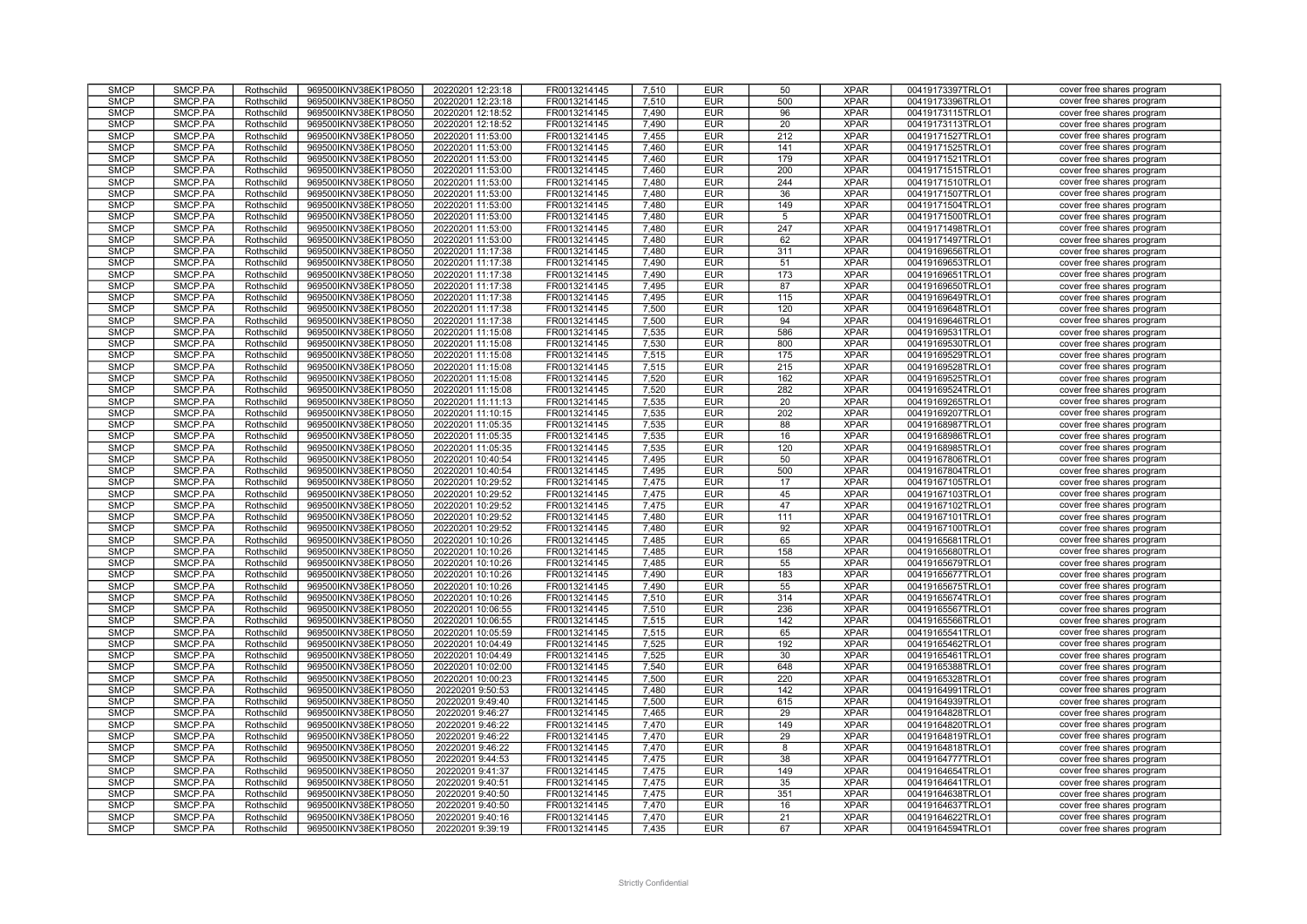| <b>SMCP</b> | SMCP.PA | Rothschild | 969500IKNV38EK1P8O50 | 20220201 9:37:54  | FR0013214145 | 7,435  | <b>EUR</b> | 24              | <b>XPAR</b> | 00419164527TRLO1 | cover free shares program |
|-------------|---------|------------|----------------------|-------------------|--------------|--------|------------|-----------------|-------------|------------------|---------------------------|
| <b>SMCP</b> | SMCP.PA | Rothschild | 969500IKNV38EK1P8O50 | 20220201 9:37:54  | FR0013214145 | 7,435  | <b>EUR</b> | 246             | <b>XPAR</b> | 00419164526TRLO1 | cover free shares program |
| <b>SMCP</b> | SMCP.PA | Rothschild | 969500IKNV38EK1P8O50 | 20220201 9:35:59  | FR0013214145 | 7,420  | <b>EUR</b> | 210             | <b>XPAR</b> | 00419164357TRLO1 | cover free shares program |
| <b>SMCP</b> | SMCP.PA | Rothschild | 969500IKNV38EK1P8O50 | 20220201 9:33:06  | FR0013214145 | 7,400  | <b>EUR</b> | 100             | <b>XPAR</b> | 00419164163TRLO1 | cover free shares program |
| <b>SMCP</b> | SMCP.PA | Rothschild | 969500IKNV38EK1P8O50 | 20220201 9:33:06  | FR0013214145 | 7,400  | <b>EUR</b> | 1 0 0 0         | <b>XPAR</b> | 00419164162TRLO1 | cover free shares program |
| <b>SMCP</b> | SMCP.PA | Rothschild | 969500IKNV38EK1P8O50 | 20220201 9:30:06  | FR0013214145 | 7.340  | <b>EUR</b> | 15              | <b>XPAR</b> | 00419163912TRLO1 | cover free shares program |
| <b>SMCP</b> | SMCP.PA | Rothschild | 969500IKNV38EK1P8O50 | 20220201 9:30:06  | FR0013214145 | 7,340  | <b>EUR</b> | 25              | <b>XPAR</b> | 00419163911TRLO1 | cover free shares program |
| <b>SMCP</b> | SMCP.PA | Rothschild | 969500IKNV38EK1P8O50 | 20220201 9:30:06  | FR0013214145 | 7,340  | <b>EUR</b> | 19              | <b>XPAR</b> | 00419163910TRLO1 |                           |
|             |         |            |                      |                   |              |        |            |                 |             |                  | cover free shares program |
| <b>SMCP</b> | SMCP.PA | Rothschild | 969500IKNV38EK1P8O50 | 20220201 9:30:06  | FR0013214145 | 7,345  | <b>EUR</b> | 134             | <b>XPAR</b> | 00419163909TRLO1 | cover free shares program |
| <b>SMCP</b> | SMCP.PA | Rothschild | 969500IKNV38EK1P8O50 | 20220201 9:30:01  | FR0013214145 | 7,345  | <b>EUR</b> | 82              | <b>XPAR</b> | 00419163888TRLO1 | cover free shares program |
| <b>SMCP</b> | SMCP.PA | Rothschild | 969500IKNV38EK1P8O50 | 20220201 9:30:01  | FR0013214145 | 7,345  | <b>EUR</b> | 115             | <b>XPAR</b> | 00419163887TRLO1 | cover free shares program |
| <b>SMCP</b> | SMCP.PA | Rothschild | 969500IKNV38EK1P8O50 | 20220201 9:30:01  | FR0013214145 | 7,355  | <b>EUR</b> | 196             | <b>XPAR</b> | 00419163885TRLO1 | cover free shares program |
| <b>SMCP</b> | SMCP.PA | Rothschild | 969500IKNV38EK1P8O50 | 20220201 9:29:26  | FR0013214145 | 7,360  | <b>EUR</b> | 104             | <b>XPAR</b> | 00419163820TRLO1 | cover free shares program |
| <b>SMCP</b> | SMCP.PA | Rothschild | 969500IKNV38EK1P8O50 | 20220201 9:24:49  | FR0013214145 | 7,340  | <b>EUR</b> | 49              | <b>XPAR</b> | 00419163557TRLO1 | cover free shares program |
| <b>SMCP</b> | SMCP.PA | Rothschild | 969500IKNV38EK1P8O50 | 20220201 9:24:48  | FR0013214145 | 7,350  | <b>EUR</b> | $\mathbf{1}$    | <b>XPAR</b> | 00419163555TRLO1 | cover free shares program |
| <b>SMCP</b> | SMCP.PA | Rothschild | 969500IKNV38EK1P8O50 | 20220201 9:24:48  | FR0013214145 | 7,350  | <b>EUR</b> | 35              | <b>XPAR</b> | 00419163553TRLO1 | cover free shares program |
| <b>SMCP</b> | SMCP.PA | Rothschild | 969500IKNV38EK1P8O50 | 20220201 9:17:25  | FR0013214145 | 7,330  | <b>EUR</b> | 212             | <b>XPAR</b> | 00419163244TRLO1 | cover free shares program |
| <b>SMCP</b> | SMCP.PA | Rothschild | 969500IKNV38EK1P8O50 | 20220201 9:17:25  | FR0013214145 | 7,330  | <b>EUR</b> | 54              | <b>XPAR</b> | 00419163243TRLO1 | cover free shares program |
| <b>SMCP</b> | SMCP.PA | Rothschild | 969500IKNV38EK1P8O50 | 20220201 9:17:22  | FR0013214145 | 7,340  | <b>EUR</b> | 38              | <b>XPAR</b> | 00419163239TRLO1 | cover free shares program |
| <b>SMCP</b> | SMCP.PA | Rothschild | 969500IKNV38EK1P8O50 | 20220201 9:17:22  | FR0013214145 | 7.340  | <b>EUR</b> | 32              | <b>XPAR</b> | 00419163238TRLO1 | cover free shares program |
| <b>SMCP</b> |         |            |                      |                   |              |        |            | 144             | <b>XPAR</b> |                  |                           |
|             | SMCP.PA | Rothschild | 969500IKNV38EK1P8O50 | 20220201 9:17:22  | FR0013214145 | 7,340  | <b>EUR</b> |                 |             | 00419163237TRLO1 | cover free shares program |
| <b>SMCP</b> | SMCP.PA | Rothschild | 969500IKNV38EK1P8O50 | 20220202 17:18:22 | FR0013214145 | 7,305  | <b>EUR</b> | 25              | <b>XPAR</b> | 00419239700TRLO1 | cover free shares program |
| <b>SMCP</b> | SMCP.PA | Rothschild | 969500IKNV38EK1P8O50 | 20220202 17:18:22 | FR0013214145 | 7,305  | <b>EUR</b> | 329             | <b>XPAR</b> | 00419239699TRLO1 | cover free shares program |
| <b>SMCP</b> | SMCP.PA | Rothschild | 969500IKNV38EK1P8O50 | 20220202 17:17:54 | FR0013214145 | 7,305  | <b>EUR</b> | 5               | <b>XPAR</b> | 00419239630TRLO1 | cover free shares program |
| <b>SMCP</b> | SMCP.PA | Rothschild | 969500IKNV38EK1P8O50 | 20220202 17:17:54 | FR0013214145 | 7,305  | <b>EUR</b> | 329             | <b>XPAR</b> | 00419239629TRLO1 | cover free shares program |
| <b>SMCP</b> | SMCP.PA | Rothschild | 969500IKNV38EK1P8O50 | 20220202 17:17:54 | FR0013214145 | 7,305  | <b>EUR</b> | 329             | <b>XPAR</b> | 00419239628TRLO1 | cover free shares program |
| <b>SMCP</b> | SMCP.PA | Rothschild | 969500IKNV38EK1P8O50 | 20220202 17:17:54 | FR0013214145 | 7,305  | <b>EUR</b> | 148             | <b>XPAR</b> | 00419239626TRLO1 | cover free shares program |
| <b>SMCP</b> | SMCP.PA | Rothschild | 969500IKNV38EK1P8O50 | 20220202 17:17:54 | FR0013214145 | 7,305  | <b>EUR</b> | 329             | <b>XPAR</b> | 00419239625TRLO1 | cover free shares program |
| <b>SMCP</b> | SMCP.PA | Rothschild | 969500IKNV38EK1P8O50 | 20220202 16:43:26 | FR0013214145 | 7,295  | <b>EUR</b> | 143             | <b>XPAR</b> | 00419233860TRLO1 | cover free shares program |
| <b>SMCP</b> | SMCP.PA | Rothschild | 969500IKNV38EK1P8O50 | 20220202 16:43:26 | FR0013214145 | 7,295  | <b>EUR</b> | 186             | <b>XPAR</b> | 00419233859TRLO1 | cover free shares program |
| <b>SMCP</b> | SMCP.PA | Rothschild | 969500IKNV38EK1P8O50 | 20220202 16:43:26 | FR0013214145 | 7,295  | <b>EUR</b> | 329             | <b>XPAR</b> | 00419233856TRLO1 | cover free shares program |
| <b>SMCP</b> | SMCP.PA | Rothschild | 969500IKNV38EK1P8O50 | 20220202 16:43:26 | FR0013214145 | 7,295  | <b>EUR</b> | 471             | <b>XPAR</b> | 00419233854TRLO1 | cover free shares program |
| <b>SMCP</b> | SMCP.PA | Rothschild | 969500IKNV38EK1P8O50 | 20220202 16:43:26 | FR0013214145 | 7,295  | <b>EUR</b> | 329             | <b>XPAR</b> | 00419233852TRLO1 | cover free shares program |
| <b>SMCP</b> | SMCP.PA | Rothschild | 969500IKNV38EK1P8O50 |                   | FR0013214145 | 7,295  | <b>EUR</b> | 329             | <b>XPAR</b> | 00419233851TRLO1 |                           |
| <b>SMCP</b> |         |            |                      | 20220202 16:43:26 |              |        |            | 329             |             |                  | cover free shares program |
|             | SMCP.PA | Rothschild | 969500IKNV38EK1P8O50 | 20220202 16:43:26 | FR0013214145 | 7,295  | <b>EUR</b> |                 | <b>XPAR</b> | 00419233850TRLO1 | cover free shares program |
| <b>SMCP</b> | SMCP.PA | Rothschild | 969500IKNV38EK1P8O50 | 20220202 16:43:26 | FR0013214145 | 7,295  | <b>EUR</b> | 329             | <b>XPAR</b> | 00419233849TRLO1 | cover free shares program |
| <b>SMCP</b> | SMCP.PA | Rothschild | 969500IKNV38EK1P8O50 | 20220202 16:33:40 | FR0013214145 | 7,290  | <b>EUR</b> | 213             | <b>XPAR</b> | 00419232716TRLO1 | cover free shares program |
| <b>SMCP</b> | SMCP.PA | Rothschild | 969500IKNV38EK1P8O50 | 20220202 16:33:40 | FR0013214145 | 7,295  | <b>EUR</b> | 33              | <b>XPAR</b> | 00419232715TRLO1 | cover free shares program |
| <b>SMCP</b> | SMCP.PA | Rothschild | 969500IKNV38EK1P8O50 | 20220202 16:33:40 | FR0013214145 | 7,295  | <b>EUR</b> | 118             | <b>XPAR</b> | 00419232714TRLO1 | cover free shares program |
| <b>SMCP</b> | SMCP.PA | Rothschild | 969500IKNV38EK1P8O50 | 20220202 16:31:27 | FR0013214145 | 7,315  | <b>EUR</b> | 61              | <b>XPAR</b> | 00419232497TRLO1 | cover free shares program |
| <b>SMCP</b> | SMCP.PA | Rothschild | 969500IKNV38EK1P8O50 | 20220202 16:31:27 | FR0013214145 | 7,325  | <b>EUR</b> | 198             | <b>XPAR</b> | 00419232496TRLO1 | cover free shares program |
| <b>SMCP</b> | SMCP.PA | Rothschild | 969500IKNV38EK1P8O50 | 20220202 16:30:09 | FR0013214145 | 7,315  | <b>EUR</b> | 145             | <b>XPAR</b> | 00419232370TRLO1 | cover free shares program |
| <b>SMCP</b> | SMCP.PA | Rothschild | 969500IKNV38EK1P8O50 | 20220202 16:26:46 | FR0013214145 | 7,300  | <b>EUR</b> | 118             | <b>XPAR</b> | 00419231883TRLO1 | cover free shares program |
| <b>SMCP</b> | SMCP.PA | Rothschild | 969500IKNV38EK1P8O50 | 20220202 16:18:58 | FR0013214145 | 7,320  | <b>EUR</b> | 45              | <b>XPAR</b> | 00419230406TRLO1 | cover free shares program |
| <b>SMCP</b> | SMCP.PA | Rothschild | 969500IKNV38EK1P8O50 | 20220202 16:18:58 | FR0013214145 | 7,320  | <b>EUR</b> | 172             | <b>XPAR</b> | 00419230405TRLO1 | cover free shares program |
| <b>SMCP</b> | SMCP.PA | Rothschild | 969500IKNV38EK1P8O50 | 20220202 16:18:55 | FR0013214145 | 7,325  | <b>EUR</b> | 127             | <b>XPAR</b> | 00419230403TRLO1 | cover free shares program |
| <b>SMCP</b> | SMCP.PA | Rothschild | 969500IKNV38EK1P8O50 | 20220202 16:18:52 | FR0013214145 | 7,325  | <b>EUR</b> | 55              | <b>XPAR</b> | 00419230391TRLO1 | cover free shares program |
| <b>SMCP</b> | SMCP.PA | Rothschild | 969500IKNV38EK1P8O50 | 20220202 16:18:52 | FR0013214145 | 7,330  | <b>EUR</b> | 200             | <b>XPAR</b> | 00419230389TRLO1 | cover free shares program |
| <b>SMCP</b> | SMCP.PA | Rothschild | 969500IKNV38EK1P8O50 | 20220202 16:18:06 | FR0013214145 | 7,335  | <b>EUR</b> | 31              | <b>XPAR</b> | 00419230239TRLO1 | cover free shares program |
| <b>SMCP</b> | SMCP.PA |            |                      | 20220202 16:18:06 | FR0013214145 |        | <b>EUR</b> | 88              | <b>XPAR</b> | 00419230238TRLO1 |                           |
|             |         | Rothschild | 969500IKNV38EK1P8O50 |                   |              | 7,335  |            |                 | <b>XPAR</b> |                  | cover free shares program |
| <b>SMCP</b> | SMCP.PA | Rothschild | 969500IKNV38EK1P8O50 | 20220202 16:18:03 | FR0013214145 | 7,340  | <b>EUR</b> | 8               |             | 00419230219TRLO1 | cover free shares program |
| <b>SMCP</b> | SMCP.PA | Rothschild | 969500IKNV38EK1P8O50 | 20220202 16:18:03 | FR0013214145 | 7,340  | <b>EUR</b> | 82              | <b>XPAR</b> | 00419230218TRLO1 | cover free shares program |
| <b>SMCP</b> | SMCP.PA | Rothschild | 969500IKNV38EK1P8O50 | 20220202 16:17:33 | FR0013214145 | 7,345  | <b>EUR</b> | $\mathbf{1}$    | <b>XPAR</b> | 00419230077TRLO1 | cover free shares program |
| <b>SMCP</b> | SMCP.PA | Rothschild | 969500IKNV38EK1P8O50 | 20220202 16:17:33 | FR0013214145 | 7,345  | <b>EUR</b> | $\overline{58}$ | <b>XPAR</b> | 00419230076TRLO1 | cover free shares program |
| <b>SMCP</b> | SMCP.PA | Rothschild | 969500IKNV38EK1P8O50 | 20220202 16:14:12 | FR0013214145 | 7,350  | <b>EUR</b> | 99              | <b>XPAR</b> | 00419229633TRLO1 | cover free shares program |
| <b>SMCP</b> | SMCP.PA | Rothschild | 969500IKNV38EK1P8O50 | 20220202 16:14:12 | FR0013214145 | 7,355  | <b>EUR</b> | 17              | <b>XPAR</b> | 00419229631TRLO1 | cover free shares program |
| <b>SMCP</b> | SMCP.PA | Rothschild | 969500IKNV38EK1P8O50 | 20220202 16:14:12 | FR0013214145 | 7,355  | <b>EUR</b> | 43              | <b>XPAR</b> | 00419229629TRLO1 | cover free shares program |
| <b>SMCP</b> | SMCP.PA | Rothschild | 969500IKNV38EK1P8O50 | 20220202 16:14:12 | FR0013214145 | 7,355  | <b>EUR</b> | $\overline{73}$ | <b>XPAR</b> | 00419229628TRLO1 | cover free shares program |
| <b>SMCP</b> | SMCP.PA | Rothschild | 969500IKNV38EK1P8O50 | 20220202 16:14:12 | FR0013214145 | 7,355  | <b>EUR</b> | 14              | <b>XPAR</b> | 00419229627TRLO1 | cover free shares program |
| <b>SMCP</b> | SMCP.PA | Rothschild | 969500IKNV38EK1P8O50 | 20220202 16:00:25 | FR0013214145 | 7,420  | <b>EUR</b> | 573             | <b>XPAR</b> | 00419227343TRLO1 | cover free shares program |
| <b>SMCP</b> | SMCP.PA | Rothschild | 969500IKNV38EK1P8O50 | 20220202 16:00:25 | FR0013214145 | 7,415  | <b>EUR</b> | 330             | <b>XPAR</b> | 00419227342TRLO1 | cover free shares program |
| <b>SMCP</b> | SMCP.PA | Rothschild | 969500IKNV38EK1P8O50 | 20220202 16:00:25 | FR0013214145 | 7,420  | <b>EUR</b> | 164             | <b>XPAR</b> | 00419227340TRLO1 | cover free shares program |
| <b>SMCP</b> | SMCP.PA | Rothschild | 969500IKNV38EK1P8O50 | 20220202 16:00:25 | FR0013214145 | 7,420  | <b>EUR</b> | 29              | <b>XPAR</b> | 00419227338TRLO1 | cover free shares program |
| <b>SMCP</b> | SMCP.PA |            | 969500IKNV38EK1P8O50 | 20220202 16:00:25 | FR0013214145 | 7,420  | <b>EUR</b> | 17              | <b>XPAR</b> | 00419227337TRLO1 | cover free shares program |
|             |         | Rothschild |                      |                   |              |        |            |                 |             |                  |                           |
| <b>SMCP</b> | SMCP.PA | Rothschild | 969500IKNV38EK1P8O50 | 20220202 15:56:37 | FR0013214145 | 36,375 | <b>EUR</b> | 3               | <b>XPAR</b> | 00419226451TRLO1 | cover free shares program |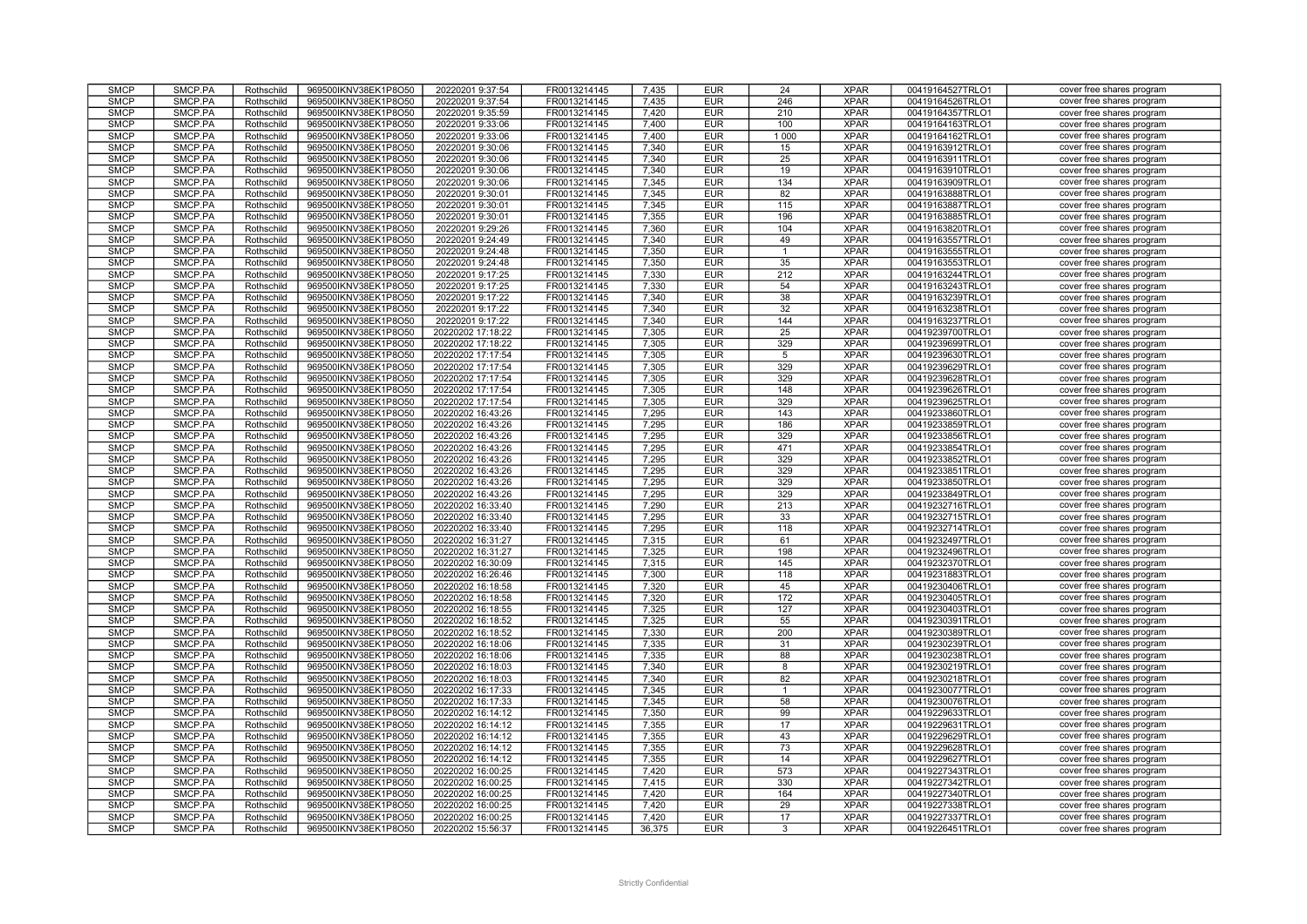| <b>SMCP</b>                | SMCP.PA            | Rothschild               | 969500IKNV38EK1P8O50                         | 20220202 15:56:37                      | FR0013214145                 | 7,430          | <b>EUR</b>               | 25              | <b>XPAR</b> | 00419226450TRLO1                     | cover free shares program |
|----------------------------|--------------------|--------------------------|----------------------------------------------|----------------------------------------|------------------------------|----------------|--------------------------|-----------------|-------------|--------------------------------------|---------------------------|
| <b>SMCP</b>                | SMCP.PA            | Rothschild               | 969500IKNV38EK1P8O50                         | 20220202 15:54:04                      | FR0013214145                 | 7,405          | <b>EUR</b>               | 25              | <b>XPAR</b> | 00419226172TRLO1                     | cover free shares program |
| <b>SMCP</b>                | SMCP.PA            | Rothschild               | 969500IKNV38EK1P8O50                         | 20220202 15:50:40                      | FR0013214145                 | 7,375          | <b>EUR</b>               | 120             | <b>XPAR</b> | 00419225699TRLO1                     | cover free shares program |
| <b>SMCP</b>                | SMCP.PA            | Rothschild               | 969500IKNV38EK1P8O50                         | 20220202 15:49:37                      | FR0013214145                 | 7,380          | <b>EUR</b>               | 72              | <b>XPAR</b> | 00419225477TRLO1                     | cover free shares program |
| <b>SMCP</b>                | SMCP.PA            | Rothschild               | 969500IKNV38EK1P8O50                         | 20220202 15:49:37                      | FR0013214145                 | 7,380          | <b>EUR</b>               | 134             | <b>XPAR</b> | 00419225474TRLO1                     | cover free shares program |
| <b>SMCP</b>                | SMCP.PA            | Rothschild               | 969500IKNV38EK1P8O50                         | 20220202 15:49:37                      | FR0013214145                 | 7,385          | <b>EUR</b>               | 210             | <b>XPAR</b> | 00419225473TRLO1                     | cover free shares program |
| <b>SMCP</b>                | SMCP.PA            | Rothschild               | 969500IKNV38EK1P8O50                         | 20220202 15:41:50                      | FR0013214145                 | 7,415          | <b>EUR</b>               | 203             | <b>XPAR</b> | 00419223615TRLO1                     | cover free shares program |
| <b>SMCP</b>                | SMCP.PA            | Rothschild               | 969500IKNV38EK1P8O50                         | 20220202 15:37:22                      | FR0013214145                 | 7,460          | <b>EUR</b>               | 130             | <b>XPAR</b> | 00419222900TRLO1                     | cover free shares program |
| <b>SMCP</b>                | SMCP.PA            |                          |                                              |                                        |                              |                | <b>EUR</b>               | 14              | <b>XPAR</b> | 00419222898TRLO1                     |                           |
|                            |                    | Rothschild               | 969500IKNV38EK1P8O50                         | 20220202 15:37:22                      | FR0013214145                 | 7,460          |                          |                 |             |                                      | cover free shares program |
| <b>SMCP</b>                | SMCP.PA            | Rothschild               | 969500IKNV38EK1P8O50                         | 20220202 15:36:12                      | FR0013214145                 | 7,465          | <b>EUR</b>               | 43              | <b>XPAR</b> | 00419222558TRLO1                     | cover free shares program |
| <b>SMCP</b>                | SMCP.PA            | Rothschild               | 969500IKNV38EK1P8O50                         | 20220202 15:34:53                      | FR0013214145                 | 7,495          | <b>EUR</b>               | 719             | <b>XPAR</b> | 00419222294TRLO1                     | cover free shares program |
| <b>SMCP</b>                | SMCP.PA            | Rothschild               | 969500IKNV38EK1P8O50                         | 20220202 15:34:53                      | FR0013214145                 | 7,485          | <b>EUR</b>               | 51              | <b>XPAR</b> | 00419222292TRLO1                     | cover free shares program |
| <b>SMCP</b>                | SMCP.PA            | Rothschild               | 969500IKNV38EK1P8O50                         | 20220202 15:34:53                      | FR0013214145                 | 7,485          | <b>EUR</b>               | 70              | <b>XPAR</b> | 00419222291TRLO1                     | cover free shares program |
| <b>SMCP</b>                | SMCP.PA            | Rothschild               | 969500IKNV38EK1P8O50                         | 20220202 15:34:53                      | FR0013214145                 | 7,485          | <b>EUR</b>               | 35              | <b>XPAR</b> | 00419222290TRLO1                     | cover free shares program |
| <b>SMCP</b>                | SMCP.PA            | Rothschild               | 969500IKNV38EK1P8O50                         | 20220202 15:34:53                      | FR0013214145                 | 7,485          | <b>EUR</b>               | 136             | <b>XPAR</b> | 00419222289TRLO1                     | cover free shares program |
| <b>SMCP</b>                | SMCP.PA            | Rothschild               | 969500IKNV38EK1P8O50                         | 20220202 15:34:53                      | FR0013214145                 | 7,485          | <b>EUR</b>               | 13              | <b>XPAR</b> | 00419222288TRLO1                     | cover free shares program |
| <b>SMCP</b>                | SMCP.PA            | Rothschild               | 969500IKNV38EK1P8O50                         | 20220202 15:28:04                      | FR0013214145                 | 7,495          | <b>EUR</b>               | 241             | <b>XPAR</b> | 00419221041TRLO1                     | cover free shares program |
| <b>SMCP</b>                | SMCP.PA            | Rothschild               | 969500IKNV38EK1P8O50                         | 20220202 15:28:04                      | FR0013214145                 | 7.495          | <b>EUR</b>               | 170             | <b>XPAR</b> | 00419221040TRLO1                     | cover free shares program |
| <b>SMCP</b>                | SMCP.PA            | Rothschild               | 969500IKNV38EK1P8O50                         | 20220202 15:26:46                      | FR0013214145                 | 7,470          | <b>EUR</b>               | 330             | <b>XPAR</b> | 00419220960TRLO1                     | cover free shares program |
| <b>SMCP</b>                | SMCP.PA            | Rothschild               | 969500IKNV38EK1P8O50                         | 20220202 15:26:46                      | FR0013214145                 | 7.460          | <b>EUR</b>               | 143             | <b>XPAR</b> | 00419220959TRLO1                     | cover free shares program |
| <b>SMCP</b>                | SMCP.PA            | Rothschild               | 969500IKNV38EK1P8O50                         | 20220202 15:26:46                      | FR0013214145                 | 7,460          | <b>EUR</b>               | 206             | <b>XPAR</b> | 00419220956TRLO1                     | cover free shares program |
| <b>SMCP</b>                | SMCP.PA            | Rothschild               | 969500IKNV38EK1P8O50                         | 20220202 15:17:44                      | FR0013214145                 | 7,475          | <b>EUR</b>               | 240             | <b>XPAR</b> | 00419220665TRLO1                     | cover free shares program |
| <b>SMCP</b>                | SMCP.PA            | Rothschild               | 969500IKNV38EK1P8O50                         | 20220202 15:17:44                      | FR0013214145                 | 7,475          | <b>EUR</b>               | 310             | <b>XPAR</b> | 00419220664TRLO1                     | cover free shares program |
| <b>SMCP</b>                | SMCP.PA            | Rothschild               | 969500IKNV38EK1P8O50                         | 20220202 14:51:23                      | FR0013214145                 | 7,465          | <b>EUR</b>               | 23              | <b>XPAR</b> | 00419219561TRLO1                     | cover free shares program |
| <b>SMCP</b>                |                    | Rothschild               |                                              |                                        |                              | 7,465          |                          |                 | <b>XPAR</b> |                                      | cover free shares program |
|                            | SMCP.PA            |                          | 969500IKNV38EK1P8O50                         | 20220202 14:51:23                      | FR0013214145                 |                | <b>EUR</b>               | 59              |             | 00419219560TRLO1                     |                           |
| <b>SMCP</b>                | SMCP.PA            | Rothschild               | 969500IKNV38EK1P8O50                         | 20220202 14:51:23                      | FR0013214145                 | 7,460          | <b>EUR</b>               | $\overline{32}$ | <b>XPAR</b> | 00419219559TRLO1                     | cover free shares program |
| <b>SMCP</b>                | SMCP.PA            | Rothschild               | 969500IKNV38EK1P8O50                         | 20220202 14:51:23                      | FR0013214145                 | 7,460          | <b>EUR</b>               | 33              | <b>XPAR</b> | 00419219557TRLO1                     | cover free shares program |
| <b>SMCP</b>                | SMCP.PA            | Rothschild               | 969500IKNV38EK1P8O50                         | 20220202 14:51:23                      | FR0013214145                 | 7,460          | <b>EUR</b>               | 82              | <b>XPAR</b> | 00419219553TRLO1                     | cover free shares program |
| <b>SMCP</b>                | SMCP.PA            | Rothschild               | 969500IKNV38EK1P8O50                         | 20220202 14:51:23                      | FR0013214145                 | 7,460          | <b>EUR</b>               | 122             | <b>XPAR</b> | 00419219552TRLO1                     | cover free shares program |
| <b>SMCP</b>                | SMCP.PA            | Rothschild               | 969500IKNV38EK1P8O50                         | 20220202 14:51:23                      | FR0013214145                 | 7,465          | <b>EUR</b>               | 31              | <b>XPAR</b> | 00419219551TRLO1                     | cover free shares program |
| <b>SMCP</b>                | SMCP.PA            | Rothschild               | 969500IKNV38EK1P8O50                         | 20220202 14:51:23                      | FR0013214145                 | 7,465          | <b>EUR</b>               | 130             | <b>XPAR</b> | 00419219549TRLO1                     | cover free shares program |
| <b>SMCP</b>                | SMCP.PA            | Rothschild               | 969500IKNV38EK1P8O50                         | 20220202 14:51:23                      | FR0013214145                 | 7,465          | <b>EUR</b>               | 43              | <b>XPAR</b> | 00419219547TRLO1                     | cover free shares program |
| <b>SMCP</b>                | SMCP.PA            | Rothschild               | 969500IKNV38EK1P8O50                         | 20220202 14:33:28                      | FR0013214145                 | 7,465          | <b>EUR</b>               | $\overline{32}$ | <b>XPAR</b> | 00419218842TRLO1                     | cover free shares program |
| <b>SMCP</b>                | SMCP.PA            | Rothschild               | 969500IKNV38EK1P8O50                         | 20220202 14:33:27                      | FR0013214145                 | 7,465          | <b>EUR</b>               | 106             | <b>XPAR</b> | 00419218840TRLO1                     | cover free shares program |
| <b>SMCP</b>                | SMCP.PA            | Rothschild               | 969500IKNV38EK1P8O50                         | 20220202 14:33:27                      | FR0013214145                 | 7,465          | <b>EUR</b>               | 44              | <b>XPAR</b> | 00419218838TRLO1                     | cover free shares program |
| <b>SMCP</b>                | SMCP.PA            | Rothschild               | 969500IKNV38EK1P8O50                         | 20220202 14:33:27                      | FR0013214145                 | 7,460          | <b>EUR</b>               | 122             | <b>XPAR</b> | 00419218836TRLO1                     | cover free shares program |
| <b>SMCP</b>                | SMCP.PA            | Rothschild               | 969500IKNV38EK1P8O50                         | 20220202 14:33:27                      | FR0013214145                 | 7.465          | <b>EUR</b>               | 94              | <b>XPAR</b> | 00419218834TRLO1                     | cover free shares program |
| <b>SMCP</b>                | SMCP.PA            | Rothschild               | 969500IKNV38EK1P8O50                         | 20220202 14:33:27                      | FR0013214145                 | 7,465          | <b>EUR</b>               | 122             | <b>XPAR</b> | 00419218832TRLO1                     | cover free shares program |
| <b>SMCP</b>                | SMCP.PA            | Rothschild               | 969500IKNV38EK1P8O50                         | 20220202 14:05:29                      | FR0013214145                 | 7,500          | <b>EUR</b>               | 665             | <b>XPAR</b> | 00419218073TRLO1                     | cover free shares program |
| <b>SMCP</b>                | SMCP.PA            | Rothschild               | 969500IKNV38EK1P8O50                         | 20220202 14:05:28                      | FR0013214145                 | 7,515          | <b>EUR</b>               | 33              | <b>XPAR</b> | 00419218071TRLO1                     | cover free shares program |
| <b>SMCP</b>                | SMCP.PA            | Rothschild               | 969500IKNV38EK1P8O50                         | 20220202 14:05:28                      | FR0013214145                 | 7,515          | <b>EUR</b>               | 333             | <b>XPAR</b> | 00419218068TRLO1                     | cover free shares program |
| <b>SMCP</b>                | SMCP.PA            | Rothschild               | 969500IKNV38EK1P8O50                         | 20220202 14:05:28                      | FR0013214145                 | 7,515          | <b>EUR</b>               | 330             | <b>XPAR</b> | 00419218067TRLO1                     | cover free shares program |
| <b>SMCP</b>                | SMCP.PA            | Rothschild               | 969500IKNV38EK1P8O50                         | 20220202 14:05:28                      | FR0013214145                 | 7,510          | <b>EUR</b>               | 19              | <b>XPAR</b> | 00419218065TRLO1                     | cover free shares program |
| <b>SMCP</b>                | SMCP.PA            | Rothschild               | 969500IKNV38EK1P8O50                         | 20220202 13:26:52                      | FR0013214145                 | 7,475          | <b>EUR</b>               | 222             | <b>XPAR</b> | 00419216960TRLO1                     | cover free shares program |
| <b>SMCP</b>                | SMCP.PA            | Rothschild               | 969500IKNV38EK1P8O50                         | 20220202 13:26:51                      | FR0013214145                 | 7.485          | <b>EUR</b>               | 338             | <b>XPAR</b> | 00419216957TRLO1                     | cover free shares program |
|                            |                    |                          |                                              |                                        |                              |                |                          |                 | <b>XPAR</b> |                                      |                           |
| <b>SMCP</b><br><b>SMCP</b> | SMCP.PA<br>SMCP.PA | Rothschild<br>Rothschild | 969500IKNV38EK1P8O50<br>969500IKNV38EK1P8O50 | 20220202 13:26:51<br>20220202 13:26:51 | FR0013214145<br>FR0013214145 | 7,480<br>7.480 | <b>EUR</b><br><b>EUR</b> | 85<br>61        | <b>XPAR</b> | 00419216955TRLO1<br>00419216953TRLO1 | cover free shares program |
|                            |                    |                          |                                              |                                        |                              |                |                          |                 |             |                                      | cover free shares program |
| <b>SMCP</b>                | SMCP.PA            | Rothschild               | 969500IKNV38EK1P8O50                         | 20220202 13:26:51                      | FR0013214145                 | 7,485          | <b>EUR</b>               | 147             | <b>XPAR</b> | 00419216952TRLO1                     | cover free shares program |
| <b>SMCP</b>                | SMCP.PA            | Rothschild               | 969500IKNV38EK1P8O50                         | 20220202 12:52:37                      | FR0013214145                 | 7,425          | <b>EUR</b>               | 550             | <b>XPAR</b> | 00419216125TRLO1                     | cover free shares program |
| <b>SMCP</b>                | SMCP.PA            | Rothschild               | 969500IKNV38EK1P8O50                         | 20220202 12:52:37                      | FR0013214145                 | 7,420          | <b>EUR</b>               | 225             | <b>XPAR</b> | 00419216124TRLO1                     | cover free shares program |
| <b>SMCP</b>                | SMCP.PA            | Rothschild               | 969500IKNV38EK1P8O50                         | 20220202 12:52:37                      | FR0013214145                 | 7,420          | <b>EUR</b>               | 600             | <b>XPAR</b> | 00419216123TRLO1                     | cover free shares program |
| <b>SMCP</b>                | SMCP.PA            | Rothschild               | 969500IKNV38EK1P8O50                         | 20220202 12:22:51                      | FR0013214145                 | 7,360          | <b>EUR</b>               | 90              | <b>XPAR</b> | 00419215229TRLO1                     | cover free shares program |
| <b>SMCP</b>                | SMCP.PA            | Rothschild               | 969500IKNV38EK1P8O50                         | 20220202 12:16:22                      | FR0013214145                 | 7,335          | <b>EUR</b>               | 198             | <b>XPAR</b> | 00419214790TRLO1                     | cover free shares program |
| <b>SMCP</b>                | SMCP.PA            | Rothschild               | 969500IKNV38EK1P8O50                         | 20220202 11:56:00                      | FR0013214145                 | 7,390          | <b>EUR</b>               | 75              | <b>XPAR</b> | 00419214142TRLO1                     | cover free shares program |
| <b>SMCP</b>                | SMCP.PA            | Rothschild               | 969500IKNV38EK1P8O50                         | 20220202 11:56:00                      | FR0013214145                 | 7,380          | <b>EUR</b>               | 63              | <b>XPAR</b> | 00419214140TRLO1                     | cover free shares program |
| <b>SMCP</b>                | SMCP.PA            | Rothschild               | 969500IKNV38EK1P8O50                         | 20220202 11:56:00                      | FR0013214145                 | 7,380          | <b>EUR</b>               | 430             | <b>XPAR</b> | 00419214139TRLO1                     | cover free shares program |
| <b>SMCP</b>                | SMCP.PA            | Rothschild               | 969500IKNV38EK1P8O50                         | 20220202 11:56:00                      | FR0013214145                 | 7,385          | <b>EUR</b>               | 16              | <b>XPAR</b> | 00419214138TRLO1                     | cover free shares program |
| <b>SMCP</b>                | SMCP.PA            | Rothschild               | 969500IKNV38EK1P8O50                         | 20220202 11:56:00                      | FR0013214145                 | 7,385          | <b>EUR</b>               | 24              | <b>XPAR</b> | 00419214136TRLO1                     | cover free shares program |
| <b>SMCP</b>                | SMCP.PA            | Rothschild               | 969500IKNV38EK1P8O50                         | 20220202 11:56:00                      | FR0013214145                 | 7,385          | <b>EUR</b>               | 136             | <b>XPAR</b> | 00419214134TRLO1                     | cover free shares program |
| <b>SMCP</b>                | SMCP.PA            | Rothschild               | 969500IKNV38EK1P8O50                         | 20220202 11:56:00                      | FR0013214145                 | 7,390          | <b>EUR</b>               | 258             | <b>XPAR</b> | 00419214133TRLO1                     | cover free shares program |
| <b>SMCP</b>                | SMCP.PA            | Rothschild               | 969500IKNV38EK1P8O50                         | 20220202 11:55:00                      | FR0013214145                 | 7,410          | <b>EUR</b>               | 218             | <b>XPAR</b> | 00419214092TRLO1                     | cover free shares program |
| <b>SMCP</b>                | SMCP.PA            | Rothschild               | 969500IKNV38EK1P8O50                         | 20220202 11:55:00                      | FR0013214145                 | 7.410          | <b>EUR</b>               | 5               | <b>XPAR</b> | 00419214091TRLO1                     | cover free shares program |
| <b>SMCP</b>                | SMCP.PA            | Rothschild               | 969500IKNV38EK1P8O50                         | 20220202 11:39:07                      | FR0013214145                 | 7,410          | <b>EUR</b>               | 420             | <b>XPAR</b> | 00419213379TRLO1                     | cover free shares program |
| <b>SMCP</b>                | SMCP.PA            | Rothschild               | 969500IKNV38EK1P8O50                         | 20220202 11:39:07                      | FR0013214145                 | 7.410          | <b>EUR</b>               | 800             | <b>XPAR</b> | 00419213378TRLO1                     | cover free shares program |
| <b>SMCP</b>                | SMCP.PA            | Rothschild               | 969500IKNV38EK1P8O50                         | 20220202 11:26:16                      | FR0013214145                 | 7,400          | <b>EUR</b>               | 54              | <b>XPAR</b> | 00419213046TRLO1                     | cover free shares program |
|                            |                    |                          |                                              |                                        |                              |                |                          |                 |             |                                      |                           |